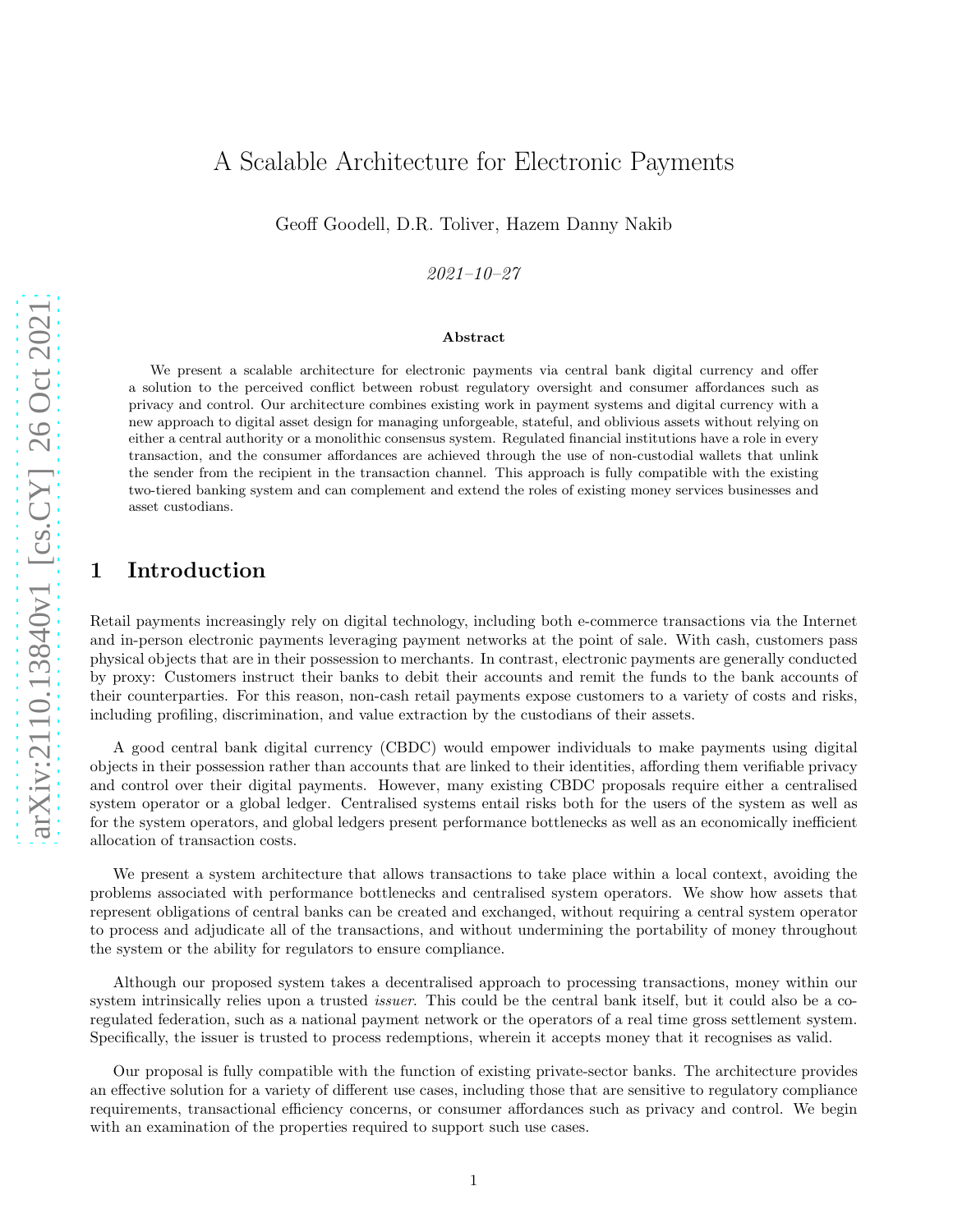# <span id="page-1-1"></span>2 Properties of a Payment System

To be broadly useful for making payments, and particularly to satisfy the requirements of central bank digital currency, a payment system must have the properties necessary to meet the demands of its use cases. We describe these properties and use cases, and show that they are indeed required.

## <span id="page-1-2"></span>2.1 Asset-Level Desiderata

<span id="page-1-0"></span>• Integrity. We say that an asset has integrity if it has a single, verifiable history. Actors in possession of the asset must be able to confirm that the asset is genuine and unique; specifically, any two assets that share any common history must be the same asset. Desired characteristics of integrity include:

### 1. Durability

Short of stealing the private key of an issuer or breaking the cryptographic assumptions upon which the system infrastructure depends, it shall not be possible to create a counterfeit token, it shall not be possible for the party in possession of a token to spend it more than once, and it shall not be possible for an issuer to create two identical tokens. In addition, it shall not be possible for any actor to transform the token, once issued, into anything other than what the issuer had originally intended the token to be.

### <span id="page-1-4"></span>2. Self-contained assets

The asset shall be *self-validating*, which is to say that it shall support a mechanism that allows it to furnish its own proof of integrity, as part of a process of verifying its authenticity to a recipient or other interested party. The purpose of self-validation is to maximise the flexibility of how assets are used and how risks related to asset ownership and state can be managed. In particular, the issuer shall not be required to track the owner or status of the assets that it has created, and payers shall not concern themselves with what happens to an asset once it is spent.

• Control. An actor has control of an asset if that actor and no other actor possesses the means to specify legitimate changes to the asset, including features that identify its owner. Note that control implies the ability to modify the asset in a way that determines the legitimacy of changes made to the asset by its possessor. Desired characteristics of control include:

### <span id="page-1-5"></span>3. Mechanical control

The ability to create a valid transaction is vested in the owner. No one but the owner can update the state of a specific asset.

### <span id="page-1-6"></span>4. Delegation

The asset owner must be able retain control of the asset when transferring the responsibility of possession to a custodian. That custodian is then unable to exercise control over that asset, for instance by creating a legitimate update to the asset. The owner chooses who can exercise control, and owners can delegate possession without delegating control.

• Possession. An actor has possession of an asset if that actor and no other actor can effect changes to the asset or reassign possession of the asset to another actor. Possession implies the ability to deny possession to others, including the legitimate owner of the asset, on an incidental or permanent basis (this does not include the possibility for forced legal enforcement to relinquish or return an asset). In principle, the balance among costs and risks related to the possession of an asset, including the ability to store assets safely, can be independently chosen by various actors in the system. Desired characteristics of possession include:

### <span id="page-1-3"></span>5. Choice of custodian

Asset owners must be able to choose the custodian entrusted with the possession of their asset. This contrasts with traditional ledger-based approaches in which the ledger is the fixed source of truth about an asset and for which an asset is inextricably bound to that ledger (i.e., moving the asset to another ledger would involve redemption in the first ledger and a new issuance in the next ledger). This property is an essential interoperability feature for any national currency system. To mitigate risks such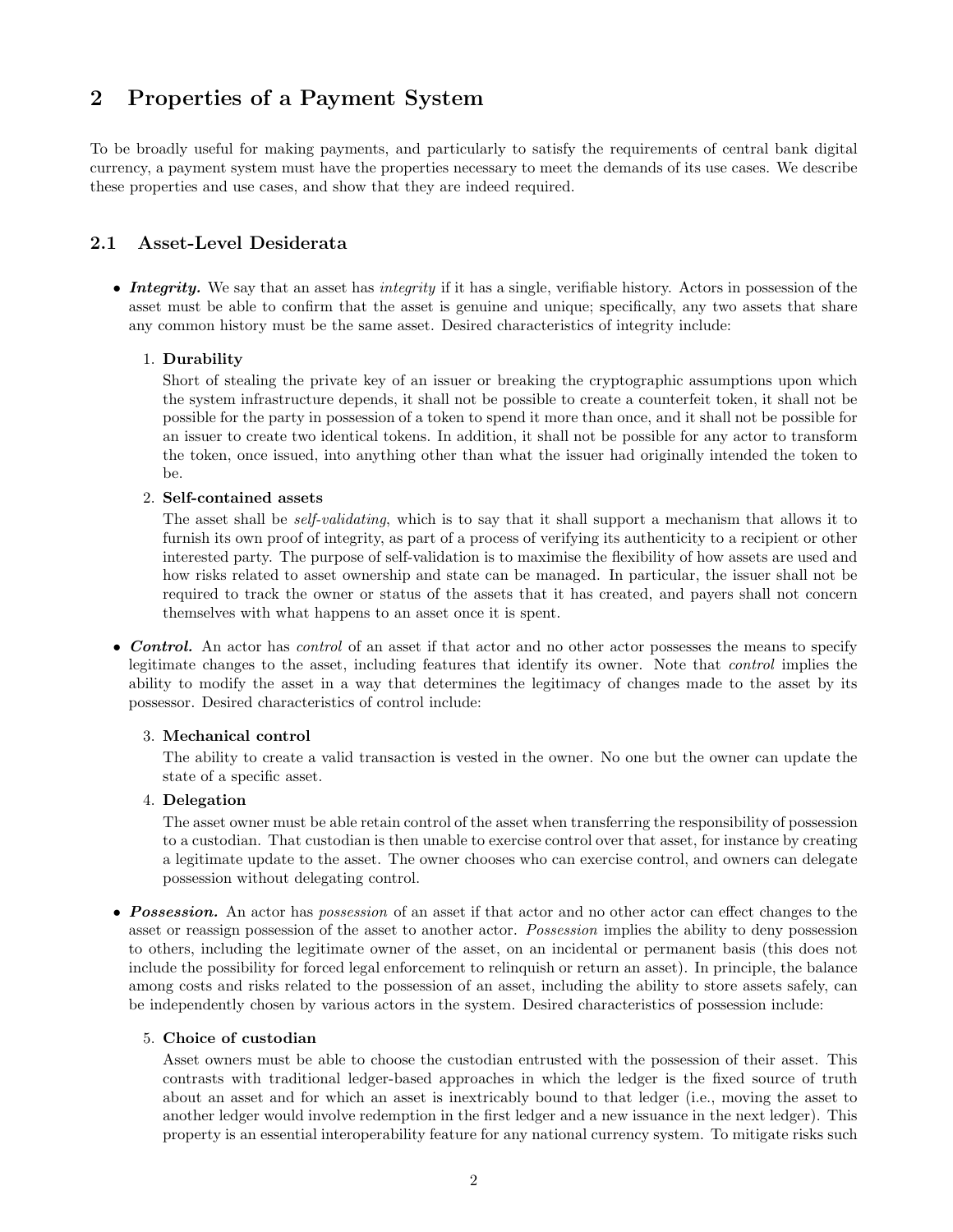as custodial compromise or service disruption for sensitive payment systems, asset owners must be able to choose to have the possession of their assets spread across multiple custodians ("multiplexing"), such that they require only some portion of them to respond in order to update the state of their assets. This should be able to occur in a way that is opaque to the custodians ("oblivious multiplexing"), where each is concerned only with its own portion of assets which it is providing custody over and is unaware that other custodians are involved.

### <span id="page-2-3"></span>6. Choice to have no custodian

The owner of an asset must be able to serve as his or her own custodian. Specialised custodians are good for mitigating risks, but they always introduce costs (transaction fees, account fees, latency, and so on) and risks (for example, intentional or accidental service disruption). To address use cases that are sensitive to those costs and risks it is necessary to allow non-specialised actors to also provide custodianship of assets, and in particular to allow a human owner of an asset to store the asset personally, using his or her own devices.

<span id="page-2-4"></span>• Independence. Asset owners shall be free to conduct transactions in the future, with confidence that they will be able to use the assets for the use cases they want.

### 7. Fungibility

Each unit is mutually substitutable for each other unit of same issuer, denomination, and vintage, and can be exchanged for cash or central bank reserves. This is enabled by privacy by design and required for self-determination.

### <span id="page-2-6"></span>8. Efficient lifecycle

Transactions must be similar in speed to traditional payment systems, capable of having near-instant acceptance. It must be possible for the recipient of an asset to verify that a transaction is valid and final without the need to involve a commercial bank at the time of the transaction, and without forcibly incurring additional costs, risks, or additional technical or institutional requirements. Assets must not expire within an unreasonably short timeframe.

## <span id="page-2-2"></span>2.2 System-Level Desiderata

• **Autonomy.** We say that an actor has *autonomy* with respect to an asset if the actor has both possession and control of the asset and can modify the asset without creating metadata that can be used to link the actor to the asset or any specific transaction involving that asset. The term autonomy is chosen because it reflects the risk that a data subject might lose the ability to act as an independent moral agent if such records are maintained [\[1\]](#page-18-0). Desired characteristics of autonomy include:

### <span id="page-2-0"></span>9. Privacy by design

The approach must allow users to withdraw money from a regulated entity, such as a bank or money services business, and then use that money to make payments without revealing information that can be used to identify the user or the source of the money. The assets themselves, and the transactions in which they are involved, must be unlinkable both to their owners and to other transactions. The system must be designed to allow all users to have a sufficiently large anonymity set that they would not have reason to fear profiling on the part of powerful actors with access to aggregated data.

### <span id="page-2-1"></span>10. Self-determination for asset owners

Asset owners shall be able to control what they do with assets. No recipient can use the system to discriminate against asset owners or impose restrictions on what a particular owner can do. Transactions using an asset shall not be blocked or otherwise flagged by recipients based upon targeting the owner of an asset or targeting a set of assets associated with some particular transaction history.

<span id="page-2-5"></span>• *Utility*. The system must be generally useful to the public as a means to conduct most, and perhaps substantially all, retail payments. Desired characteristics of utility include:

### 11. Local transactions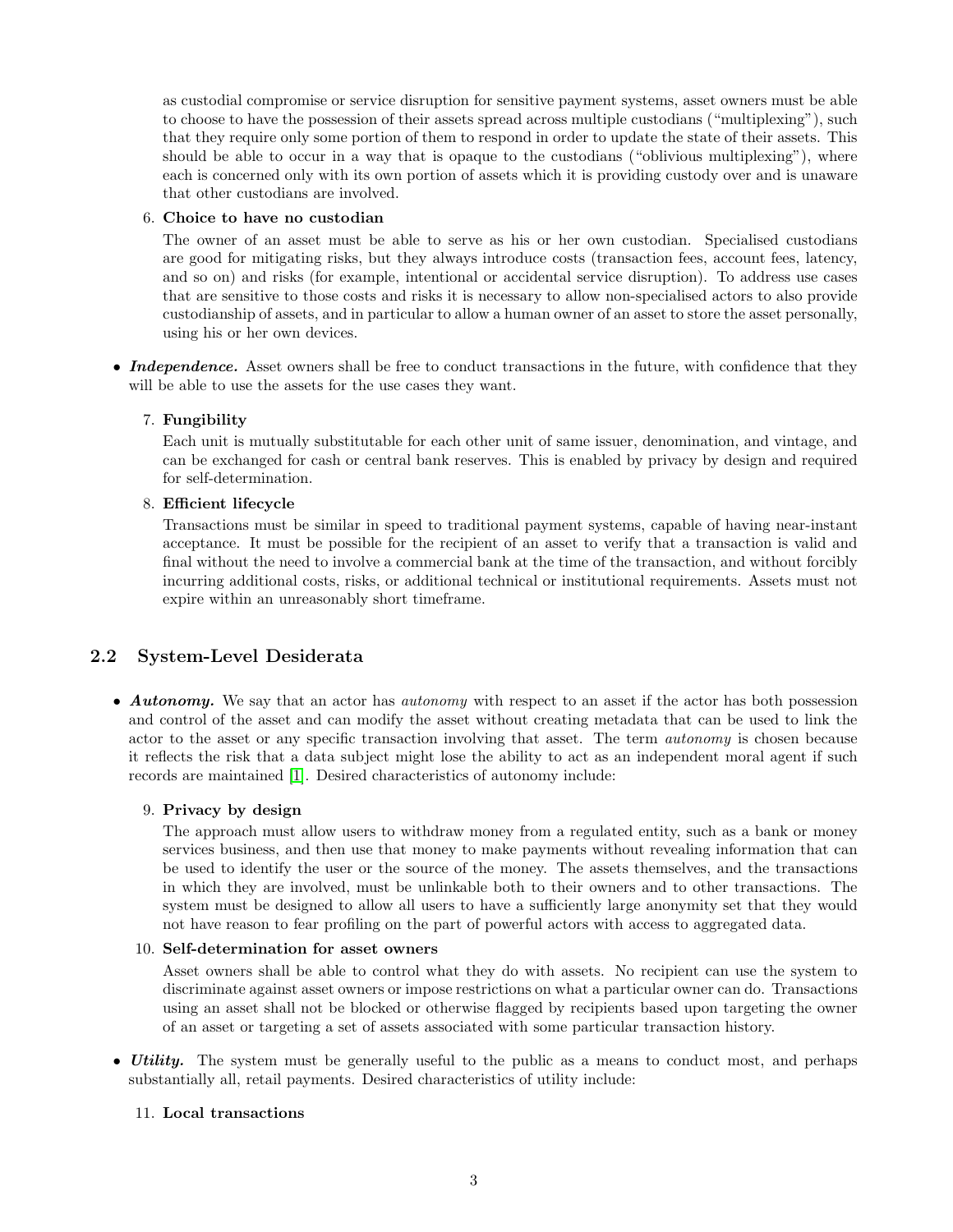It shall be possible to achieve efficient transactions where participants are able to rely upon local custodians to facilitate acceptance of remittances. The system shall not rely upon global consensus to determine or verify the disposition of an asset and shall allow transacting parties to choose an authority or context that they mutually trust, for example to trust a local authority in exchange for faster settlement or when access to a wider network is not possible, without requiring additional trust between counterparties.

#### <span id="page-3-3"></span>12. Time-shifted offline transactions

It shall be possible for a payer to 'time-shift' third-party trust to achieve a form of offline payment by first prospectively paying a recipient and then later, in an offline context, choosing whether to consummate the payment by selectively revealing additional information. Time-shifted offline transactions are akin to purchasing a ticket online and, later, spending it offline.

#### <span id="page-3-0"></span>13. Accessibility

The protocol employed by the system must be accessible and open to all users. The system must not impose vendor-specific hardware compatibility requirements and must not require manufacturers of compatible hardware to register with a central database or seek approval from an authority. The functionality of the system must not depend upon trusted computing, secure enclaves, or secure elements that impose restrictions upon what users can do with their devices. The system must not require a user to register before acquiring and using a device, and the possession and use of a physical device must not depend upon a long-term relationship with a trusted authority, registered business, or asset custodian.

<span id="page-3-1"></span>• **Policy.** The system must support the establishment of institutional policies to benefit the public and the national economy. Desired characteristics of policy include:

#### 14. Monetary sovereignty

Monetary sovereignty entails a central bank and government's ability of controlling the use of the sovereign legal currency within its borders and the mechanisms within which it is used. In support of this end, financial remittances facilitated by the system shall involve direct obligations of the central bank of the applicable jurisdiction.

#### <span id="page-3-2"></span>15. Regulatory compliance

The system shall be operated by regulated financial intermediaries that can establish and enforce rules for their customers. The system shall provide a mechanism that would permit financial intermediaries to prove that they have enforced those rules completely and in every case. By extension, the system would allow for the establishment of regulatory requirements for its operators to support reasonable monitoring by tax authorities for the purpose of establishing or verifying the income tax obligations of their clients. Subject to the limitation that both counterparties to a transaction would not generally be known, the system would permit system operators to perform analytics on their customers, for example, by learning the times and size of asset deposits or withdrawals. Ideally, the system would also provide a counter-fraud mechanism by which consumers to verify the validity of merchants.

# 3 An Efficient, General-Purpose Architecture for CBDC

In this section we propose a method for creating a retail central bank digital currency (CBDC) that supports private payments wherein the owner maintains custody of her digital assets. It achieves the necessary properties for a general purpose payment system described in the previous section by extending the approach proposed by Goodell, Nakib, and Tasca [\[2\]](#page-18-1) with a new asset model that eliminates the need for global consensus with regard to every transaction. While our new approach requires that the central bank must operate some realtime infrastructure, we show that this requirement can be addressed with a lightweight, scalable mechanism that mitigates the risk to resilience and operational security.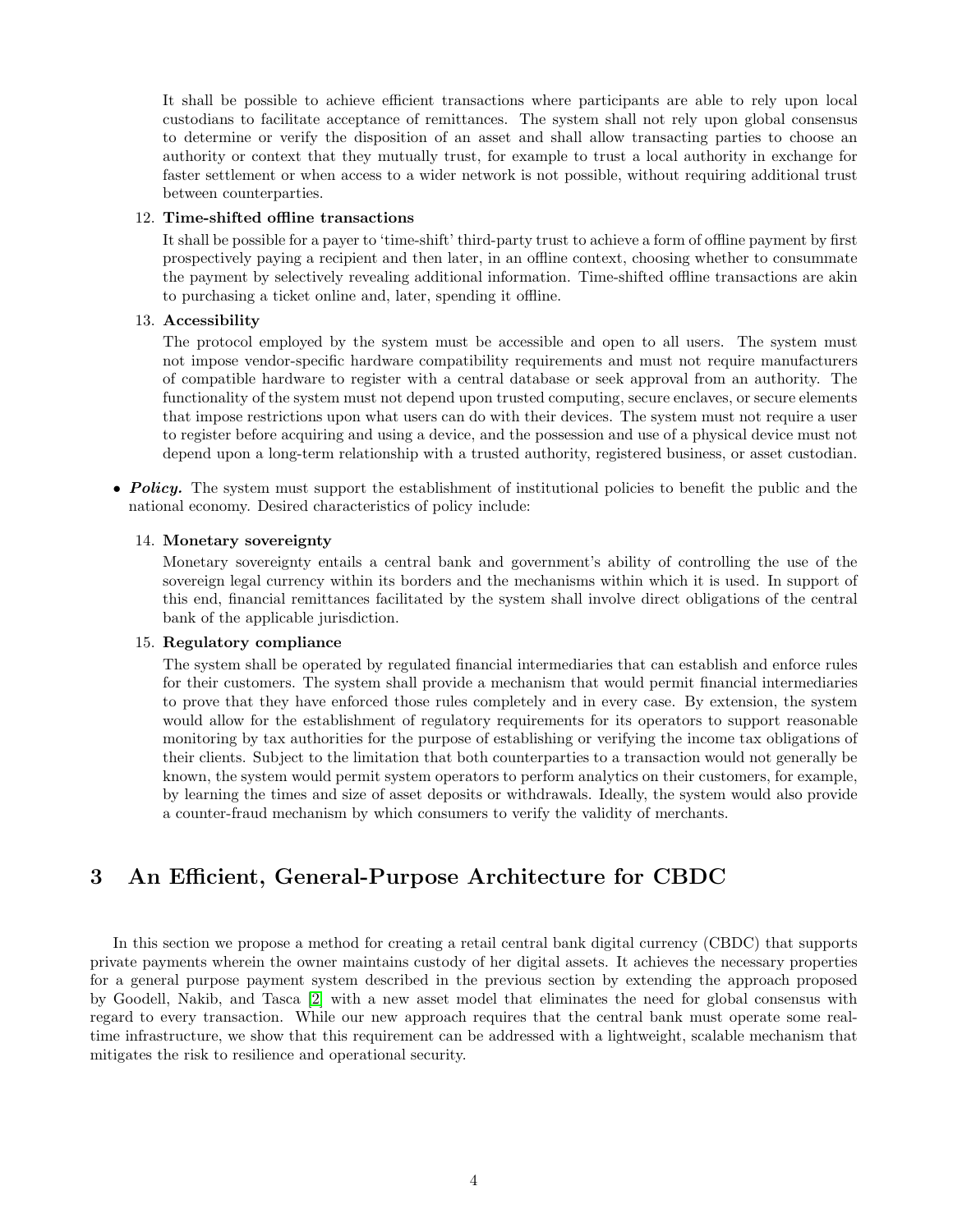# 3.1 Technical Requirements

Our proposed architecture requires specific technical and institutional capabilities, which we characterise in this section. We begin by identifying the technical requirements for an institutionally supportable digital currency that supports true privacy for consumers:

- Blind signatures. Consumer agents must implement blinding and unblinding with semantics similar to the blind signatures proposed by Chaum in his original article [\[3\]](#page-18-2) and further elaborated in his more recent work with the Swiss National Bank [\[4\]](#page-18-3). Specifically, it must be possible for users to furnish a block of data to an issuer, ask the issuer to sign it, then transform the response into a valid signature on a new block of data that the issuer has never seen before and cannot link to the original block of data. This allows transactions that do not link the identity of the sender to the identity of the recipient, as a way to achieve privacy by design [\(9\)](#page-2-0).
- Distributed ledger. Every system operator must have access to a suitable DLT system  $[5]$  that enables them to collectively maintain an immutable record that can be updated with sufficient frequency to provide transaction finality that is at least as fast as domestic bank wires. This helps ensure both durability of assets [\(1\)](#page-1-0) and self-determination for users [\(10\)](#page-2-1) as described in Section [2.](#page-1-1)
- Open architecture. The system must fully support the semantics for digital currency specified by Goodell, Nakib, and Tasca [\[2\]](#page-18-1). Specifically, we assume that retail users of digital currency have access to non-custodial wallets that satisfy certain privacy and accessibility requirements described in Section [2.2,](#page-2-2) specifically requirements [\(6\)](#page-2-3), [\(9\)](#page-2-0), [\(10\)](#page-2-1), and [\(13\)](#page-3-0).
- Fungible tokens. The digital currency tokens themselves must satisfy the fungibility requirement [\(7\)](#page-2-4) described in Section [2.1.](#page-1-2)
- Institutional controls. System operators must possess capabilities that support the policy requirements described in Section [2.2,](#page-2-2) specifically requirements [\(14\)](#page-3-1) and [\(15\)](#page-3-2).

Moving to a digital form of currency brings a variety of potential benefits when compared to paper currency, include cryptographic signatures, cryptographic shielding, flexible semantics, reduced management costs, and being able to efficiently transfer units of currency over large distances.

However, it is also important to re-capture some of the benefits of physical currency. In order to have selfcontained assets with custodial choice, we need a representation for our assets that is unforgeable, stateful, and oblivious:

- Unforgeable. Every asset must be unique, and it can only be created once. No set of adversarial actors can repeat the process of creating an asset that has already been created. Note that this requirement is different than a "globally unique identifier", which is merely unlikely to be reused by an honest actor, but which any adversarial actor can reuse for any other asset. True unforgeability requires that once an asset is created, it is impossible to reuse its identifier for any another asset. This property is required for durability  $(1)$ , custodial choice  $(5)$ , the choice to have no custodian  $(6)$ , local transactions  $(11)$ , and time-shifted offline transactions [\(12\)](#page-3-3).
- Stateful. Every asset has its own independent state, and as the state of an asset changes over time, the asset remains unique and unforgeable. No set of adversarial actors, including non-issuer owners, can create a second version of the asset with a different state. Note that this requirement precludes using any kind of "access control token", such as an HMAC, signed attestation, or even a blinded signature scheme asset, which cannot accumulate state over time and must be returned in precisely the same form as created. The requirements of self-contained assets [\(2\)](#page-1-4), mechanical control [\(3\)](#page-1-5), and delegation [\(4\)](#page-1-6) necessitate that assets maintain their own state.
- Oblivious. Once finality is achieved following the transfer of an asset to a new owner all of the previous owners, including the issuer, have no obligation to know any aspect of its future state changes and transfers. There is no residual risk to the new owner that the transaction will be undone by either a previous owner or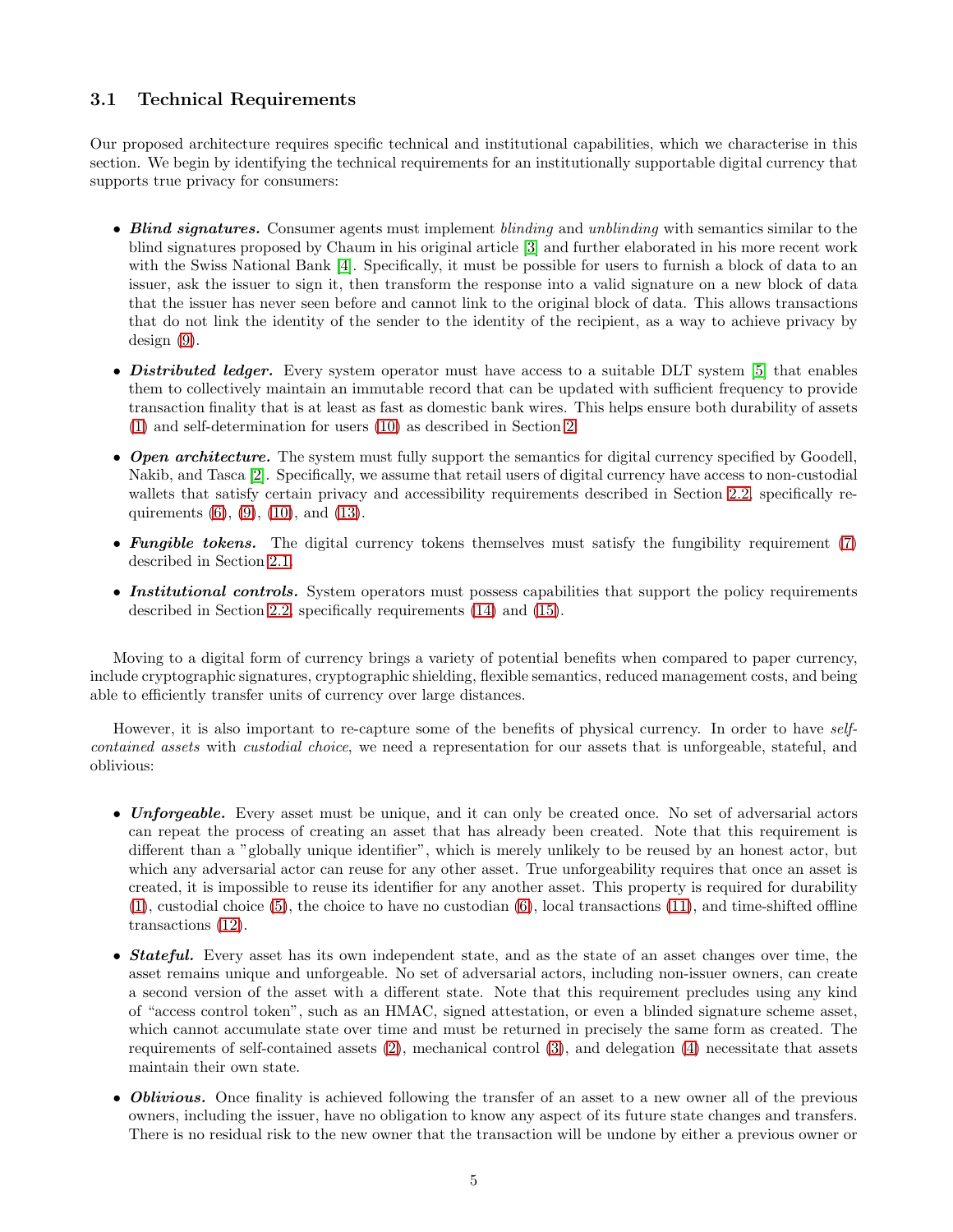the system itself. Note that encryption does not suffice: there must be no requirement to inform previous owners that state changes have occurred, and previous owners must not be required to do any extra work to accommodate those changes. Otherwise, the self-determination [\(10\)](#page-2-1) and efficient lifecycle [\(8\)](#page-2-6) requirements would be compromised.

Paper bank notes are a good example of obliviousness. No entity knows where every bank note is, or what everyone's billfolds hold. If anyone, including the mint, were guaranteed to know this information, then it would prevent paper money from being useful in many of its required use cases. Although obliviousness and privacy are closely related, obliviousness is really about efficiency: It is acceptable for the mint to know where some bills are and the contents of some billfolds.

These qualities combine together to provide assets, referred to as USO assets in this document, that have very similar qualities to paper currency. While assets embodying these qualities are not readily available at this time, this is an area of active study and promising results. Given such assets in combination with the technologies mentioned above, our architecture is able to fulfill the complete list of requirements for a payment system. In particular, CBDC created using our architecture can meet the use case demands of paper currency as well as the demands of electronic payment systems in a single architecture, without requiring trusted hardware or heavyweight consensus systems.

The requirement for a USO asset to be stateful means it must be able to prove its state has finality. The requirement for a USO asset to be oblivious means they must carry this *proof of provenance* (POP) with them, as no other part of the system is required to have it. The requirement for a USO asset to be unforgeable means this proof carries the same weight as if it came from directly the issuer itself, so the issuer acts as the integrity provider of the POP.

Obliviousness implies there can be other systems between the asset owner and the integrity provider. These systems serve as *relays* in the creation of the POP. Relays are common carriers, like network carriers. In fact a relay knows considerably less than a network carrier: it accepts hashes, and emits hashes of those hashes, and by design is completely oblivious to everything else.

### 3.2 Proposed Architecture

Suppose that a user, Alice, wants to withdraw retail CBDC for her general-purpose use in making retail payments. We assume that the recipient of any payment that Alice makes will require one or more valid tokens from a trusted issuer I containing content k that has been signed using signature function  $s(k, I)$ . We further assume, following the arguments made in earlier proposals for privacy-preserving retail CBDC [\[2,](#page-18-1) [4\]](#page-18-3), that she will be able to use a blinding function b, known only to Alice, to request a blind signature on  $b(k)$  to which she can apply an unblinding function  $b^{-1}$ , also known only to Alice, to reveal the required signature:

$$
b^{-1}(s(b(k), I)) = s(k, I)
$$
\n(1)

The signature  $s(k, I)$  appearing at the beginning of a USO asset's history shows that it was generated correctly by the CBDC's issuer. The proof of provenance of a USO asset allows its recipient to verify that it has the same integrity as if it were in the issuer's database. These proofs of provenance are a powerful enabling feature for a retail CBDC, since assets can be transacted without the need to maintain accounts. Additionally, the expected costs of operating the issuer's infrastructure is much smaller at scale than the costs associated with operating traditional distributed ledger infrastructures in which the record of each transaction is maintained in a global ledger.

However, unlike transferring blinded assets in a classical ledger system, whether distributed [\[2\]](#page-18-1) or not [\[4\]](#page-18-3), transferring USO assets from one party to another explicitly leaves behind an audit trail that can be used by the bearers of an asset to recognise the asset when it is inspected, transacted or seen in the future. A USO asset's proof of provenance is permanently updated each time it is transferred it to a new recipient. If the same asset were to be associated with multiple transactions, then a single party to any of the transactions would be able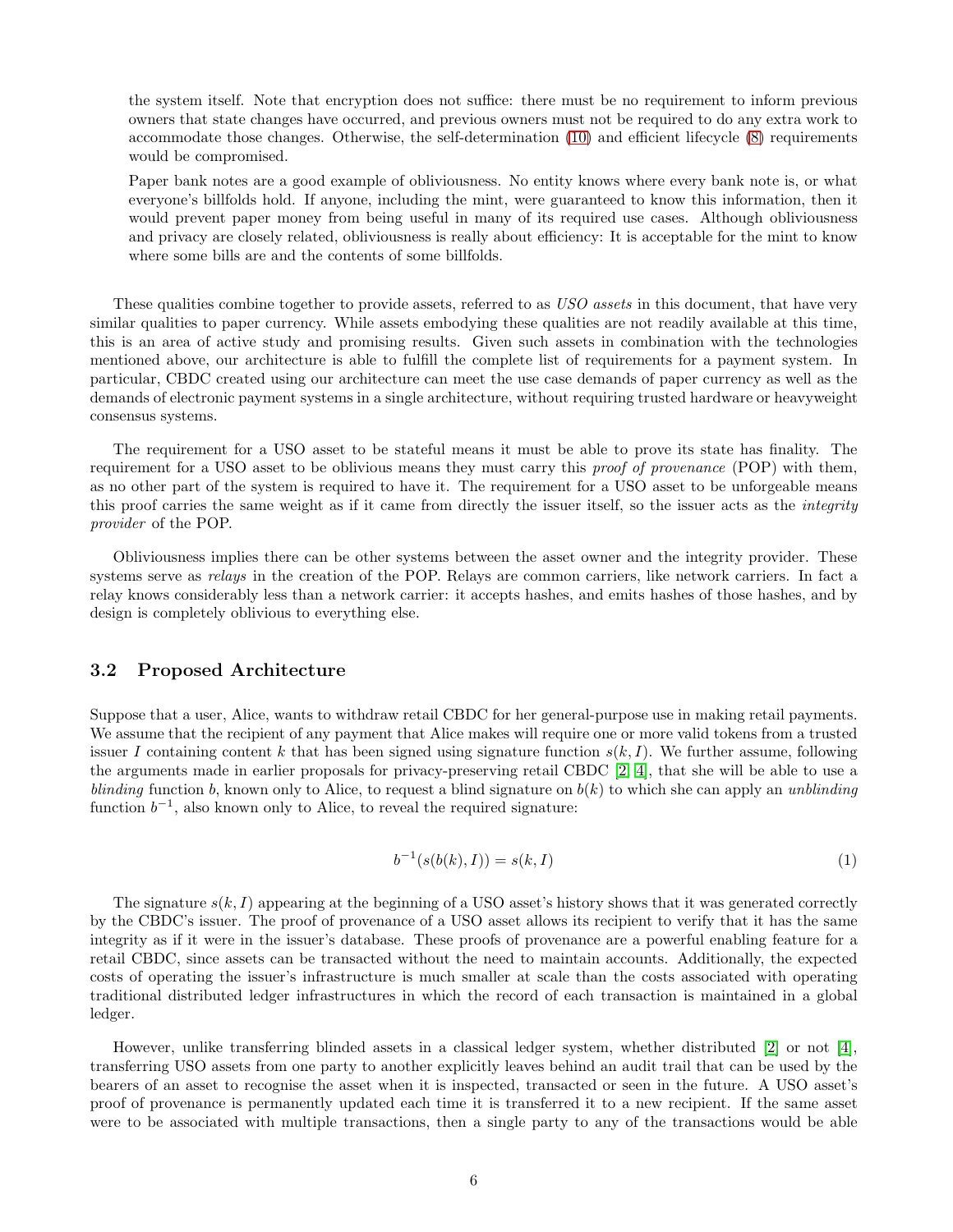to recognise the asset across all of its transactions, which could potentially compromise the privacy of the other parties.

It follows that if Alice wants an asset that she can spend privately, she must create it herself. Alice establishes her own USO asset privately, and subsequently populates it with the signature  $s(k, I)$ . Having done this she can then safely transfer the asset to Bob without concern.

Once Bob receives the asset from Alice, he has a choice. One option is to transfer it to a bank, perhaps to deposit the proceeds into his account with the bank, or to request a freshly minted CBDC asset as Alice had done earlier. If he chooses to deposit the proceeds into his account, then the bank now has a spent CBDC asset that it can exchange for central bank reserves or use to satisfy requests for new signed CBDC assets from its other account holders. Alternatively, Bob could transfer the CBDC onward without returning it to the bank, bearing in mind that Bob would not be anonymous when he does; see Section [5.3](#page-14-0) for details.

We organise Alice's engagement lifecycle with the asset in a four-step process, as shown in Figure [1:](#page-6-0)



<span id="page-6-0"></span>Figure 1: Typical user engagement lifecycle. Parallelograms represent USO asset operations.

- 1. First, Alice chooses a service provider that maintains a relay G, and creates a new USO asset that uses relay  $G_t$ . She then generates a new key pair  $(A, A^*)$  and embeds A and  $G_t$  along with the proposed digital currency issuer I and denomination d into a template for a new, unique update  $F_0 = \{A, G_t, s((d, I_d), I)\}\$ as the basis of asset  $F$ . Note that for Alice to ensure that her subsequent spending transactions are not linked to each other, she must repeat this step, creating a new key pair for each asset that she wants to create, and optionally choosing different values for the other parameters as well.
- 2. Next, Alice creates  $b(F_0)$  and sends it to her bank along with a request for a blind signature from the issuer using the key for the correct denomination  $I_d$ , which in the base case we assume to be the central bank. Alice is effectively requesting permission to validate asset  $F$  as legitimate national digital currency (the sovereign legal tender within that jurisdiction), so, presumably, the bank will require Alice to provide corresponding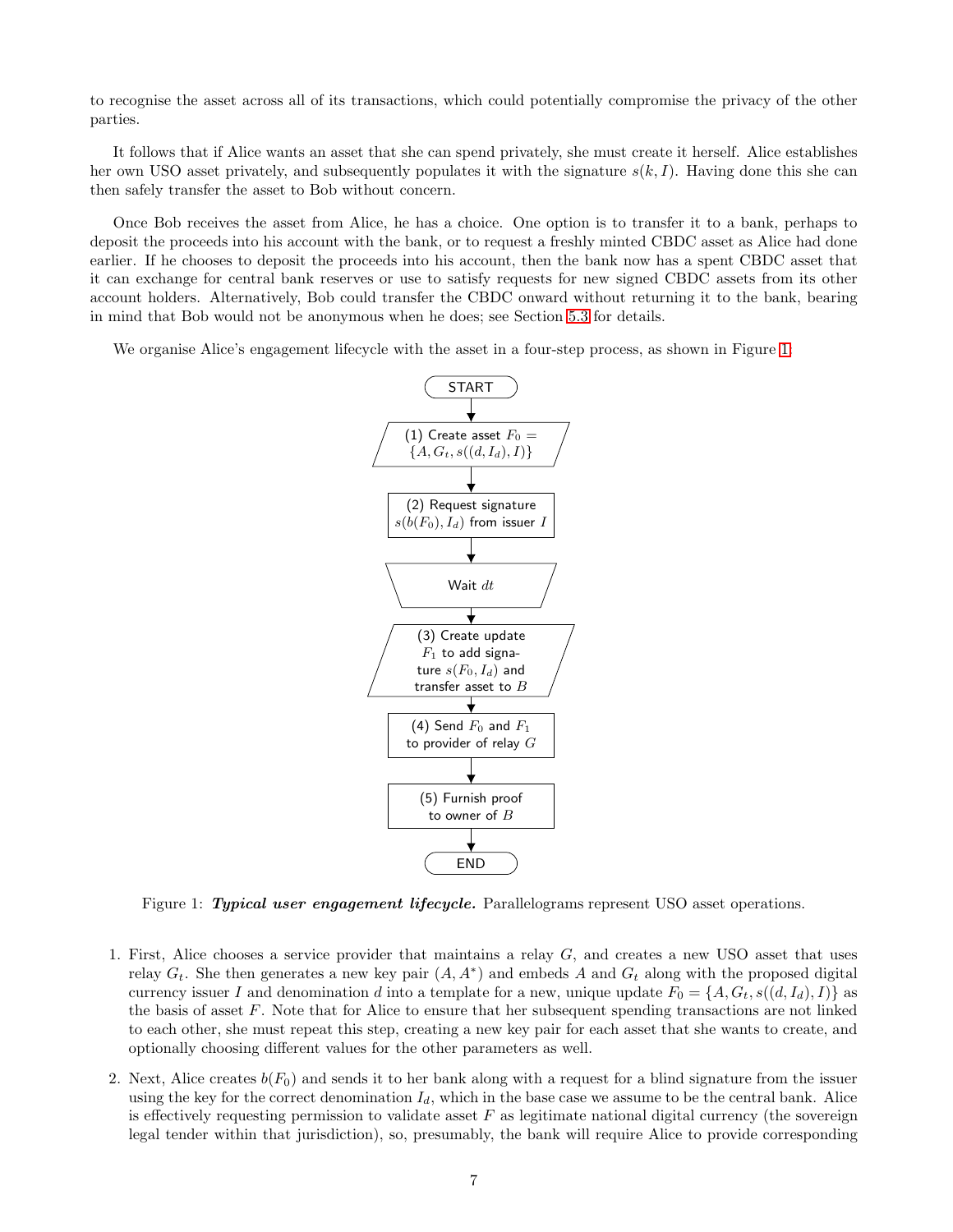funds, such as by providing physical cash, granting the bank permission to debit her account, or transferring digital currency that she had previously received in the past. See Figure [2.](#page-7-0) Alice's bank shall forward her request  $b(F_0)$  to the central bank along with one or more CBDC assets whose total value is equal to the value of the CBDC that Alice is requesting. The bank shall then provide Alice with the signature  $s(b(F_0), I_d)$ . To mitigate the risk of timing attacks that could be used to correlate her request for digital currency with her subsequent activities, Alice should wait for some period of time dt, before conducting a transaction with the valid CBDC received as well as before sharing the unblinded signature  $s(F_0, I_d)$ .



<span id="page-7-0"></span>Figure 2: **Step 2.** Protocol for the validation of d units of digital currency.

- 3. When Alice is ready to conduct a transaction with Bob, she creates a new update  $F_1$  wherein she updates the metadata of F to include the signature  $s(F_0, I_d)$  and transfer ownership to Bob.
- 4. To consummate the transaction, Alice must first send  $F_0$  and  $F_1$  to the provider of relay G. This can be done using Option 1, wherein Alice communicates with the provider directly (see Figure [3\)](#page-7-1), or using Option 2, wherein Alice communicates with the provider via Bob (see Figure [4\)](#page-7-2). In the latter case, Bob should furnish the POP of the transaction to Alice once he receives it.



<span id="page-7-1"></span>Figure 3: **Step 4, Option 1.** Alice updates  $F$  directly.



<span id="page-7-2"></span>Figure 4: **Step 4, Option 2.** Alice updates  $F$  via Bob.

5. Finally, if Alice had chosen Option 1 for the previous step, then she should reveal to Bob the POP indicating that the transaction is done. If Alice had chosen Option 2 for the previous step, then Bob will be able to verify this himself.

# 4 Operational Considerations

Although our proposed architecture could be applied to arbitrary digital currency applications, including digital currency and e-money issued by private-sector banks, we assume that this architecture is most useful for the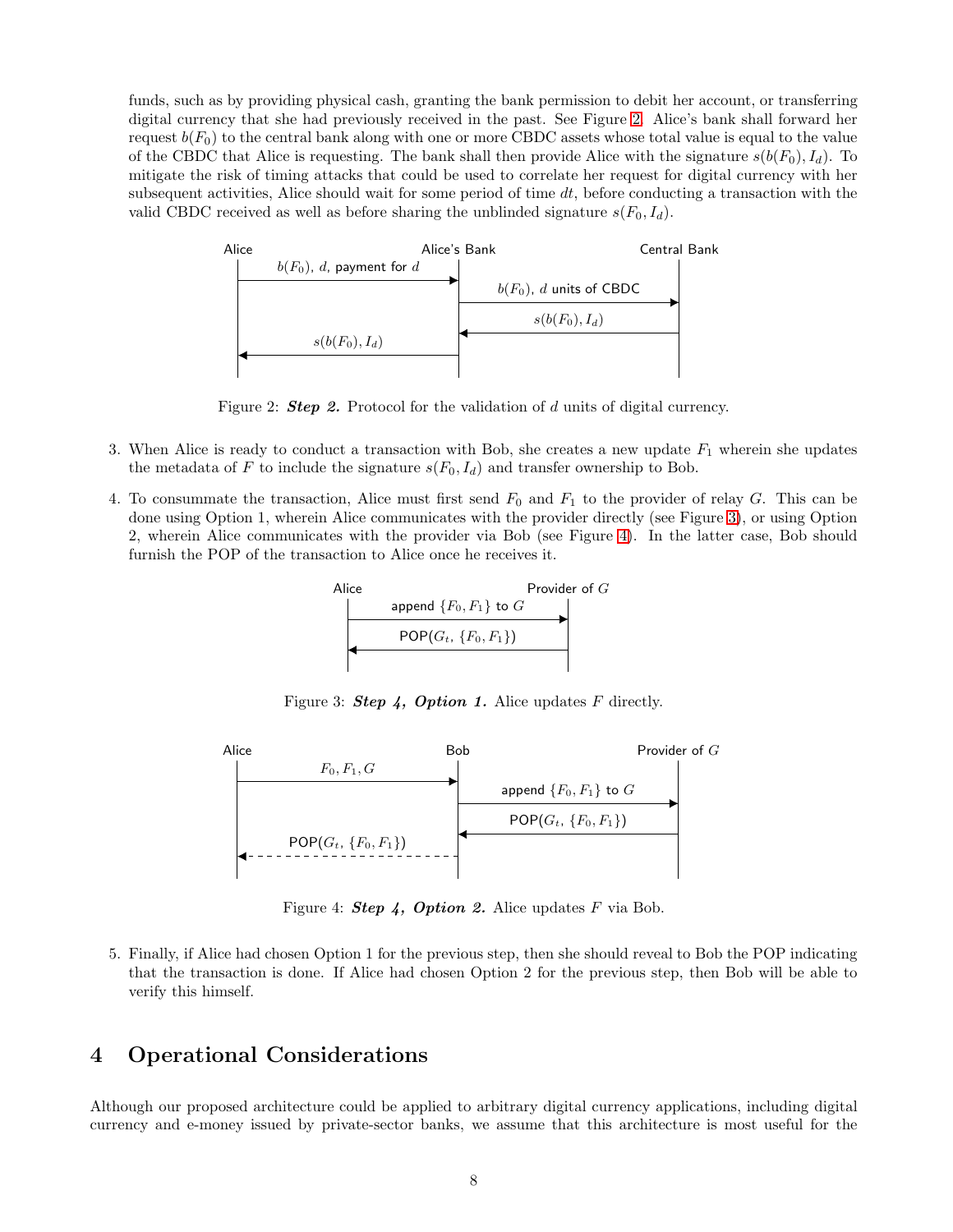implementation of central bank digital currency (CBDC), wherein central banks would be the issuers of currency for use by the general public to facilitate payments in domestic retail contexts. CBDC would represent part of the monetary base (M0), like cash and central bank reserves.

In this section, we consider operational concerns for the various parties involved in a CBDC distribution, including central banks, private-sector banks, clearinghouses, merchants, and consumers. In particular, we show that the system is able to support lightweight requirements for central banks as well as for end-user devices, including both mobile wallets for consumers and merchant devices at the point-of-sale.

### 4.1 Managing CBDC Distribution

The central bank would handle the issuance, expiry, and destruction of its CBDC, as well as managing its value though monetary policy. Meanwhile, one or more clearinghouses or banks would handle all of the real-time processing. As part of the issuance process the central bank may allow one or more clearinghouses or banks to provide signatures on blinded templates, to be used by their customers in the final step of CBDC creation. The central bank would issue a specific quantity of some currency by explicitly allowing a clearinghouse or bank to create and distribute signatures that can be used to make that many units of CBDC.

There are some security considerations for the creation of signatures. We introduce the idea of a *minting-plate*, which combines a *minting-key* that can be used to sign blinded templates with a set of rules that govern its use. In particular, we assume that explicit procedures will be required to limit the extent of damage that could be caused by the compromise of minting-keys. A minting-key might be associated with a set of parameters to limit, for example, the value of currency signed by that minting-key that is in-flight at any particular moment (issuance minus redemptions), the total value of CBDC that have been cumulatively signed by that minting-key, and the time at which signatures by that minting-key would no longer be considered valid.

The size of the anonymity set, as we shall discuss later in this section, is directly impacted by the limits that can be specified for the minting-plate. As more limits are placed on a particular minting-plate, the amount of currency it can produce is reduced, making it easier for powerful entities to track the behaviour of individual users. It is important to tune those parameters so they provide good risk mitigation in the event of the compromise of a minting-key, while still maintaining a sufficiently large anonymity set.

## 4.2 Managing CBDC System Integrity

In addition to managing the lifecycle of the individual CBDC assets, we imagine that the central bank would also take responsibility for establishing the integrity system for those USO assets. This integrity system must continue operating without equivocation, and it is possible to build it in a way so that it would not be impacted by increases in the number of assets, users, or transactions.

As an example, the central bank may declare that only licensed clearinghouses may operate relays that connect directly into its integrity system. Commercial and retail bank relays would connect into those clearinghouses, and relays operated by other money service providers would connect into those, along with third party corporate relays. Because the trust requirements for operating a relay are quite low, similar to those for a network carrier, this provides a rich ecosystem on which consumers can rely with no increase to the operational overhead of the integrity provider system.

Because the scaling concerns are mitigated, there is room to deploy heavyweight solutions for governing this integrity system. While it could be run from a single laptop, it is clearly better to design a system that is as resilient as possible. This means bringing all of the participants in the ecosystem together, such that not only the central bank, but also clearinghouses, commercial banks, retail banks, and so on are participating in a federated or decentralised system, so that only some proportion of them have to be operating correctly for the system to maintain the integrity of its operations.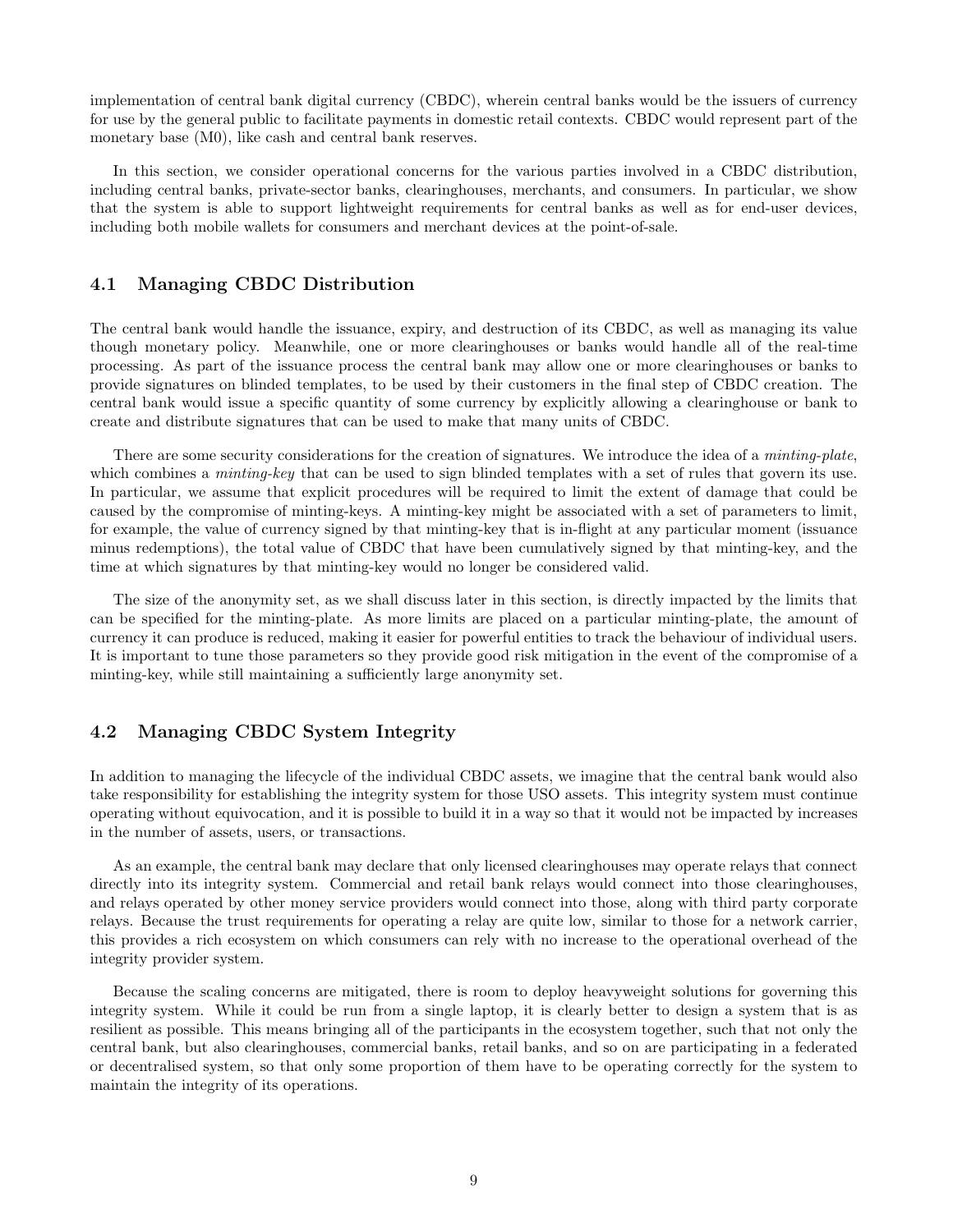It is worth explicitly noting that the computational cost of decentralised systems generally stems from two sources: one is the gatekeeping cost of keeping out bad actors, which is the primary reason for the hashing cost of proof of work based systems like Bitcoin and Ethereum; the other is the scaling cost of accommodating transactions, assets, and accounts.

Our proposed architecture eliminates both of these costs. The first is eliminated by only inviting trusted parties to add their efforts to the integrity system. The second by separating the integrity system from maintaining the state of the assets themselves, so that the scaling costs are not borne by the integrity system.

Bringing good governance and transparency into the integrity of a system does not necessitate a large increase in energy usage. Our architecture demonstrates this.

### 4.3 Managing Regulatory Compliance

Ensuring that regulators can perform their duties is clearly an extremely important aspect of a well-functioning economic system, and must be an explicit goal of any realistic CBDC proposal. As we show in this work, regulatory compliance does not have to come at the cost of sacrificing consumer protections. Indeed, not only are regulation and privacy compatible, but our architecture actually allows them both to be achieved more efficiently than current solutions that choose one over the other.

We have two main techniques for ensuring consumer protections. The first is the use of USO assets, which allow the CBDC to be acted upon by its owners unilaterally, regardless of the disposition of the financial apparatus. This means that while the recipient can choose to reject a transaction, no one else in the system, including regulatory bodies, can block it from happening or discriminate against that user.

The second is unlinking the sender from the recipient in the transaction channel. This means that even a powerful entity that knows who withdrew CBDC and knows who deposited CBDC will not be able to match senders to recipients.

How is efficient regulatory compliance possible with strong consumer protections like these? There are four places that regulation applies in our CBDC architecture, and they mirror four cases in which regulation applies to the use of cash. We argue that we can not only satsify but actually improve upon the established compliance procedures in each case:

- 1. When a retail user deposits cash into a bank account. Banks are often required, for cash deposits greater than a certain size, to request evidence from depositors that the cash to be deposited was obtained legally. From this perspective, CBDC implemented as USO assets is better than cash, because it is possible to automate not just the integrity checks but also the regulatory checks.
- 2. When a retail merchant receives cash from a consumer. When merchants decide to deposit cash that they have received in the course of their business activities into bank accounts, they generally have an interest in knowing that the cash they have collected will be accepted. CBDC implemented as USO assets allows such a merchant to apply the same integrity and regulatory checks that are run by their bank. For example, a regulator might want to associate each recipient of CBDC with a bank account for the purpose of implementing compliance procedures. To satisfy this requirement, we might stipulate that banks must require the recipient of CBDC to furnish a commitment in the form of its bank account details to any sender from which it might receive CBDC, and that the CBDC must include a signature of this commitment from the sender as a prerequisite for the bank to consider the CBDC to be valid.
- 3. When a retail merchant spends cash that it has received. Recipients of CBDC might want to spend it immediately without depositing it first. Because USO assets track their own history, the next recipient is able to know whether the CBDC has travelled around since leaving a bank. Therefore, the asset must carry the burden of proving that its travel satisfies the relevant regulatory requirements, which could be enforced by automated checks run by the bank that ultimately receives it in the form of a deposit.

In this manner, a regulator might allow CBDC to travel over multiple hops, with multiple recipients of CBDC in succession, without the interactive involvement of a regulated financial institution, provided that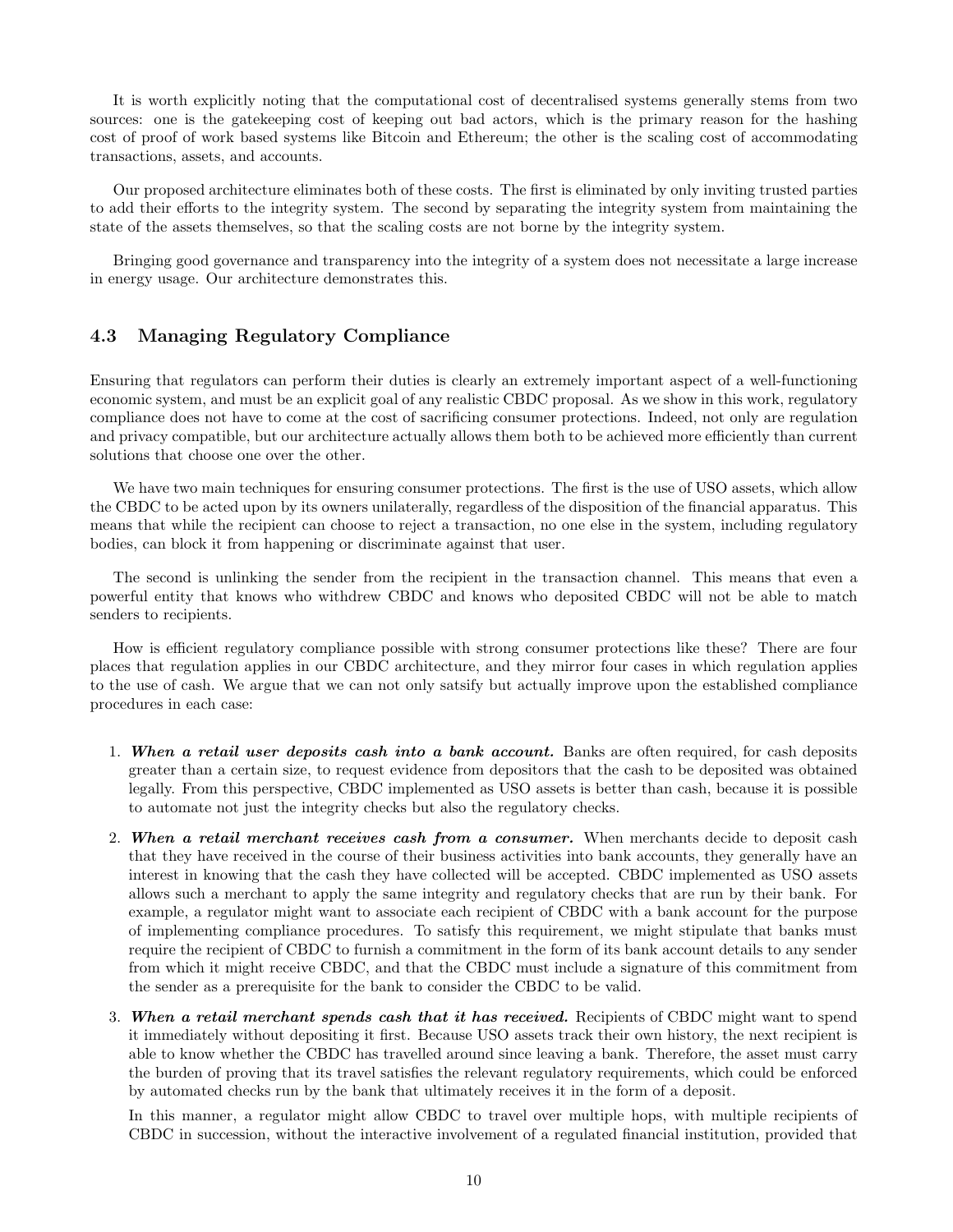the recipient bank account details are included and signed by the respective sender in each successive hop. Note that, although the first sender might be anonymous, the USO asset framework enables it to implicitly demonstrate its possession of the key signed by the issuer of the CBDC. Subsequent senders would be identified by their bank account information as recipient from the previous transaction. Conversely, a regulator might want to enforce a rule that recipients of CBDC can do nothing other than deposit CBDC that they receive directly into the specified bank account. To satisfy this requirement, we would stipulate that banks would enforce a rule that the USO asset must have been transacted no more than once (i.e., only one hop).

The rules are implicitly dynamic. Bob's bank chooses what program to run to conduct the automated regulatory check, and Bob's software uses the same program as Bob's bank, so regulators can change their requirements at any time without needing the issuance of new CBDC. Regulators could do this by asking the banks to update their compliance procedures, and those new requirements would then be applied within the software of consumers and merchants.

4. Compliance procedures within a financial institution. A financial institution can prove that in all cases the CBDC it has accepted has met the current regulatory standards. Either the asset passes the automated regulatory checks, or the institution has accepted external evidence to meet the regulatory requirement. We imagine that the latter case would be extremely rare, because consumer and merchant software would automatically reject CBDC that does not meet the regulatory checks that would be carried out by their bank, but it provides an important safety valve.

To achieve this regulatory protection the source of CBDC and the sink of CBDC need to be regulated entities. When Alice creates new CBDC that must come from a regulated financial entity: this is enforced by the central bank or its delegates such as clearinghouses. When Bob brings his CBDC back to a regulated financial entity such as his bank then that entity can return the CBDC to the central bank in exchange for e.g. central bank reserves.

Having regulated entities as the source and sink of CBDC is sufficient for full regulatory compliance to be achieved. More than this, it allows that compliance to be achieved with widespread efficiency gains: for the regulator, for the banks, for merchants, and for consumers.

### <span id="page-10-0"></span>4.4 Efficient Settlement

One of the most important features of cash infrastructure is the ability of counterparties to transact in real-time, with minimal involvement of third parties. To the extent that third parties are not involved in transactions, they cannot engage in rent-seeking behaviour and cannot pass the costs they incur along to transaction counterparties in the form of fees. Where third parties are involved, the involvement is generally minimal and highly local, for example to provide cash withdrawal services (e.g. ATM infrastructure) for consumers and cash deposit services to merchants, both of which are used only in aggregate over many transactions. Cash infrastructure also benefits from instant settlement: Once a payer has given cash to a payee, the transaction is settled. There is no way for a payer to unilaterally unwind ('claw back') the transaction.

With modern digital transactions, scalability interferes with the ability to transact in real-time. Transactions take place across a network, which cannot be globally synchronised. Settlement requires pairwise synchronisation between transacting institutions, which must manage risks associated with concurrency. Settlement times for domestic bank wires and direct debits are generally a matter of hours; settlement times for international wires are even longer. Payment networks generally offer short-term credit as a way to support faster settlements.

Our system design provides a mechanism for two transacting parties to enjoy real-time settlements. Recall that, in general, a payer (Alice) must furnish a proof of provenance to a payee (Bob) before a payee will accept payment, and that Alice creates this proof by connecting to the issuer through her chosen relay. If Alice is always assumed to be directly connected to the issuer, then the system will not scale very well: the issuer would have a de facto role in every transaction, and the resulting need to serialise and batch transactions would mean that Alice might be forced to wait.

However, because a payer can choose the relays, Alice has the option to choose one that both she and Bob recognise as trustworthy. Because each of these relays is a checkpoint in building the proof of provenance they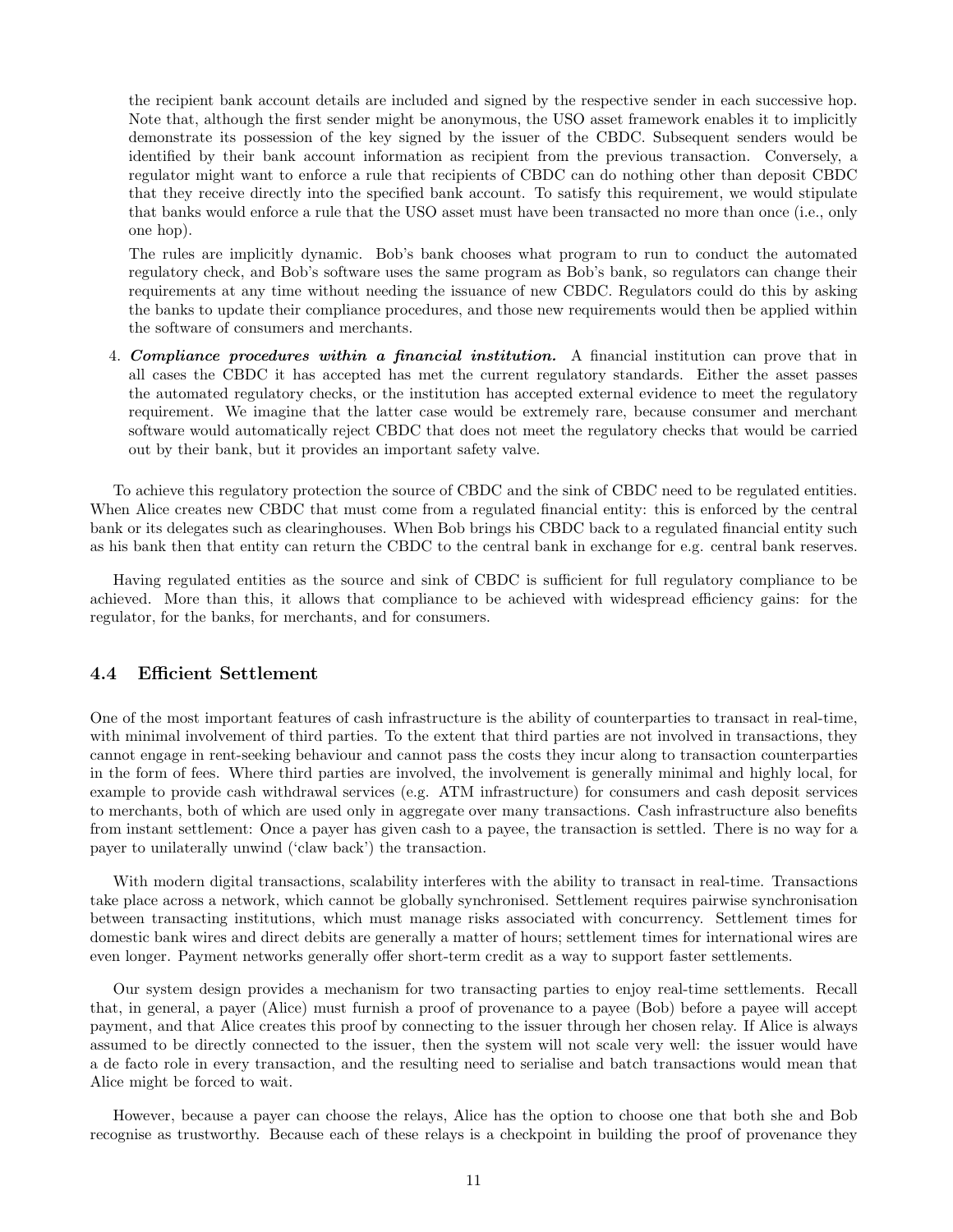can offer guarantees to Bob that Alice's transaction has been incorporated. If Bob trusts a relay that Alice has chosen, then this partial proof of provenance will suffice until Bob has received the full proof of provenance.

Our architecture allows these promises to be made almost instantaneously by these relays, requiring very little computation. Additionally, various mechanisms can be used to reduce the risk that a relay would equivocate by rewriting history to nullify Alice's transaction. These include both traditional institutional and legal guarantees as well as technical mechanisms like distributed ledgers and other means of achieving immutability.

If Alice knows that she is likely to make a purchase within a context in which a particular relay is trusted, then Alice can choose to use that relay for her asset, thus allowing near real-time payments within that context.

We observe that this mechanism offers similar functionality to debit card transaction via a retail payment network, wherein transactions can be accepted in real-time because the retail payment network provides a guarantee to the recipient's financial institution that the transaction will succeed. Our proposed mechanism avoids some of the potential friction intrinsic to this approach by eliminating the need for financial credit, although Bob must trust the relay to fulfill its promise to incorporate the transaction. Additionally, because transactions involve direct obligations of the central bank rather than bank deposits, the requirement for a clearinghouse to resolve counterparty risk among institutions is eliminated.

### 4.5 The Fallacy of Anonymous Accounts

There are two chief approaches to mitigating harmful consumer tracing and profiling. One approach is anonymous accounts, where the identity of the account holder is decoupled from the account. Anonymous accounts are akin to prepaid debit cards and have been proposed as a way to protect the rights of consumers [\[6\]](#page-18-5). The other approach is transactional unlinking, wherein the sender is decoupled from the receiver inside the transaction channel. These two approaches of anonymous accounts and transactional unlinking are actually orthogonal dimensions.

In the absence of transactional unlinking, anonymous accounts don't provide anything useful. Bitcoin is a stark example of this: regular transactions can be trivially de-anonymised, revealing a consumer's entire history, whereas criminals can employ various heavyweight measures to conceal themselves.

In the presence of transactional unlinking, anonymous accounts still don't provide anything useful: the transactional unlinking already stops unwanted tracing and profiling, and adding anonymous accounts on top of that only makes enforcing regulatory compliance much more difficult.

Thus, we conclude that anonymous accounts are worse than useless. They do not achieve their stated goals, and they extract a high cost from systems that employ them [\[7\]](#page-18-6). We also note that anonymous accounts typically contravene AML/KYC recommendations and, because they implicitly link successive transactions done by a consumer to each other, are not actually private for most legitimate retail use.

We assume that the accounts referenced by our system would be subject to  $\text{AML}/\text{KYC}$  data collection and would not be anonymous. The privacy of our approach results from the use of non-custodial wallets to unlink successive transactions involving the same currency. Specifically, a user must "withdraw" funds from a regulated money services business into her non-custodial wallet in one transaction and then "remit" funds into a regulated money services business in the next. Even though the holders of the payer account and the payee account are known, the fact that money has flowed between them is not.

### 4.6 Ensuring an Appropriate Anonymity Set

In our formulation, CBDC is generally not held by retail customers in custodial accounts and, for this reason, would not earn interest. Although there are some methods available by which fiscal policy can incentivise or disincentivise spending tokens [\[11\]](#page-18-7), we expect that retail users would view CBDC primarily as a means of payment rather than a store of value. We stipulate that plausible deniability is essential to privacy, and a large anonymity set is a prerequisite to plausible deniability. Inexorably, a trade-off between privacy and flexibility for users lies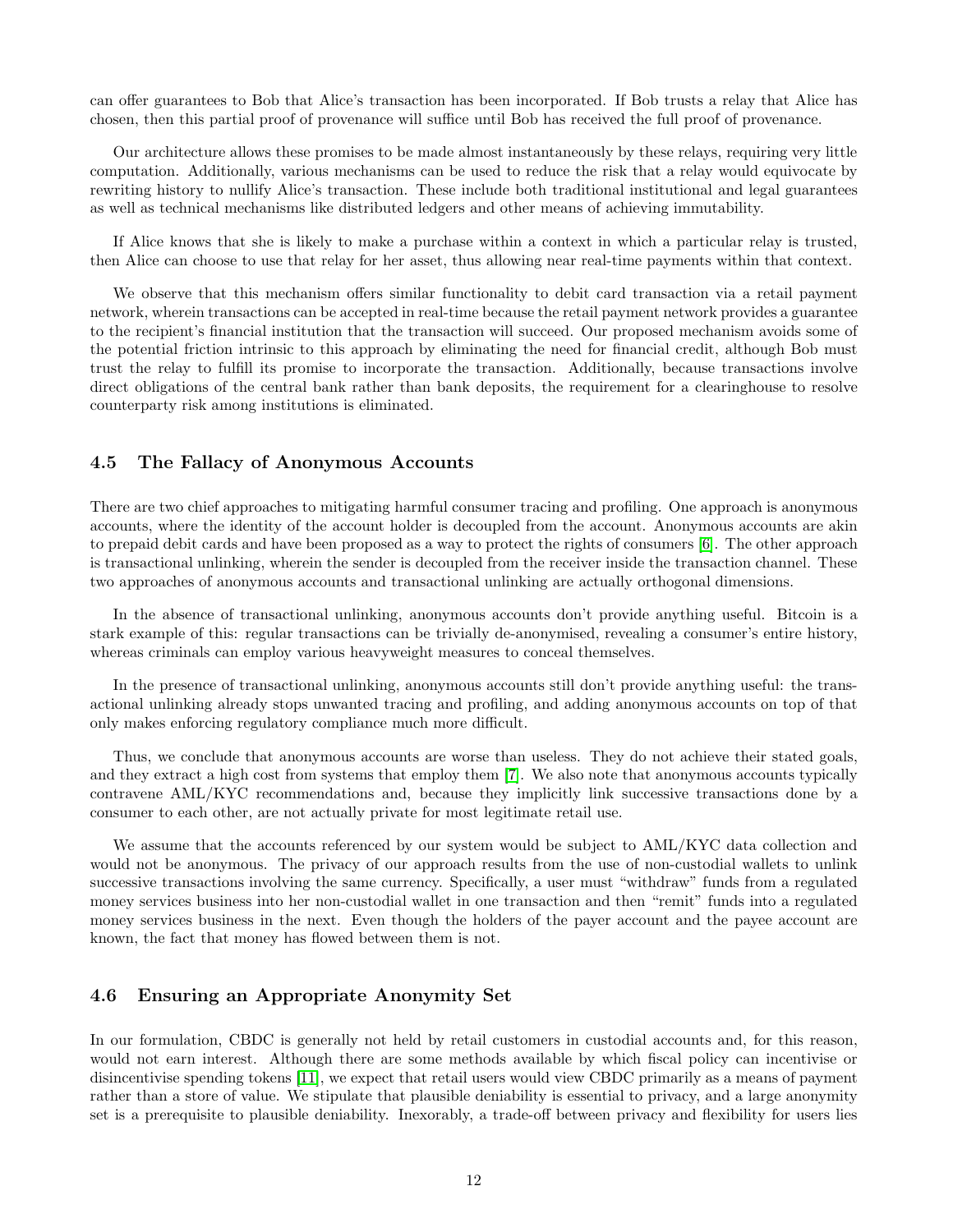in the relative timing of withdrawals and remittances, as the strength of the anonymity set is bounded by the number of tokens in-flight between those events.

The template architecture ensures that the consumer chooses the minting-key. We assume that the set of minting-keys signed by the issuer will be available for public perusal on a distributed ledger. The fact that an issuer cannot sign multiple minting-keys without having that fact become observable forces accountability for an issuer that might want to create a covert channel that could reveal information about the consumer. Since retail users would have no particular reason to hold CBDC longer than is necessary to make their payments, just as they would have no particular reason to hold cash, it is important to consider ways to encourage users to hold CBDC long enough to ensure that the anonymity set is large enough to protect their privacy. In service of this objective, we propose some practical mechanisms that can be applied to ensure that the anonymity set is sufficiently large to protect the privacy of everyday users:

- Encourage consumers to withdraw larger amounts of money. For example, consumers can withdraw CBDC in fixed-size lots, and then spread out the use of those over a longer time period and blend in with other consumers, thereby making a smaller number of larger-sized withdrawals from the bank. We anticipate that reducing the number of withdrawals will make it harder to link a payment to its corresponding withdrawal, potentially by one or more orders of magnitude. By reducing the number of statistically linkable withdrawalpayment pairs, users can enjoy a larger anonymity set and, as a result, better privacy.
- Incentivise consumers to use slow relays by default. We can give users control over the extent to which it might be possible to temporally correlate a withdrawal to the proof data that is created with a payment. This can be accomplished by adjusting the requirements in Step 4 of the user engagement lifecycle (refer to Figure [1\)](#page-6-0) such that  $F_1$  can only be accepted by relay G if  $F_0$  had previously been published by relay G. Then, relay G can explicitly specify a frequency for its publication of successive updates to ensure a sufficiently large anonymity set, for example, to publish once per minute, hour, or day.

The motivation is to increase the cooling off period to increase the number of unspent withdrawls from the same minting-key. The provider of relay  $G$  could maintain multiple relays with different frequencies. If we accept privacy as a public good [\[13\]](#page-18-8) and acknowledge transaction immediacy as a threat to privacy, then the provider could charge more to consumers who demand greater immediacy, as a way of compensating for the negative externalities that would result from shorter time intervals between withdrawals and payments. Since the consumer's message to the relay requires no human interaction, CBDC software could send it after a random delay, or could send it through a remailer network such as Mixmaster [\[14\]](#page-18-9).

- Encourage slow transaction settlement when possible. Not every transaction must be settled immediately; consider the case of online purchases for goods or services to be delivered in the future. For such transactions, if Alice can use Step 4, Option 2 (as shown in Figure [4\)](#page-7-2) to give Bob direct control and the means to acquire possession of the CBDC, and if Alice trusts Bob not to record the time at which she does so, and if Alice trusts Bob to delay his request for the proof of provenance (and thus settlement) for a sufficiently long time, then Alice can effectively pay Bob immediately. Indeed, Bob's transaction tracking and rate of transactions might influence Alice's calculations about whether this option is safe. Note that this is the same guarantee that payers rely upon to safely use physical cash without being tracked. In the digital context, procuring a strong guarantee about what Bob might do is somewhat harder, and we are pessimistic about the idea that received transactions are not being timestamped, either by Bob or by other observers.
- Have Alice explicitly give control to Bob during the withdrawal phase. Alice can give control to Bob in the creation of  $F_0$  during Step 1 of the protocol. Because  $F_0$  is part of the blinded template, neither her bank nor other observers will be able to associate her withdrawal with her payment to Bob. As with the previous approach, this approach requires Alice to trust Bob not to record the time at which he receives the payment from Alice. However, because Bob is able to verify that the CBDC is valid and that he has exclusive control, this approach might be appropriate for immediate delivery of goods or services. Although the size of the transaction might ordinarily reveal information that could link the withdrawal to the payment, this could be obfuscated by having Alice give Bob a larger quantity of CBDC than he requires, and having Bob provide Alice the excess in the form of new CBDC, either immediately or in the future, using the same method.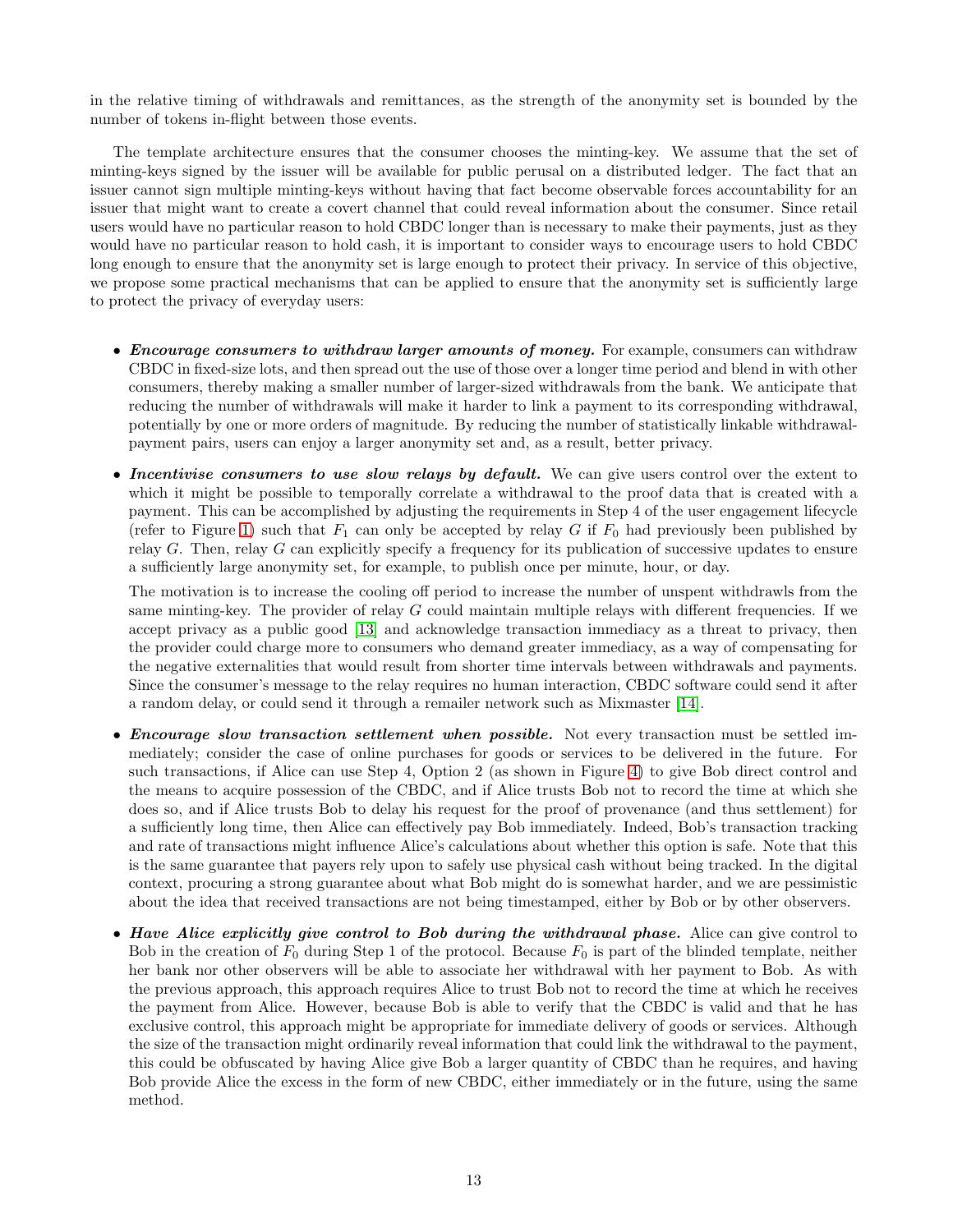We also suggest implementing a mechanism to monitor the number of tokens currently in-flight, to support dynamically adjusting parameters that could impact the size of the anonymity set, such as the number of mintingkeys, the number of tokens to be issued by each minting-key, and the set of available denominations. Such a mechanism would support not only the management of digital currency issuance and destruction but also public oversight of the entire process.

# 5 Features

In this section, we consider three features enabled by our design and how our proposed architecture can be used to satisfy them. The users of the system, including consumers and service providers, can choose which of these possibilities to enable and support.

### 5.1 Disconnected Operation

In some environments, access to the central bank might be slow, delayed, or intermittent rather than real-time, for example where the central bank might be accessible only at certain times. We refer to such environments as "disconnected", and we imagine that this characteristic might apply to some remote or sparsely-populated areas with limited or unreliable connectivity, as well as categorically isolated environments such as certain remote villages, ships in the high seas, aircraft in flight, spacecraft in space, or remote military outposts.

Fair exchange requires the involvement of a mutually trusted third party [\[8\]](#page-18-10). However, this does not imply that all transactions must take place with global agreement. In disconnected environments we assume that there exists a local actor who is sufficiently trustworthy to act as a relay for nodes within that environment. This might be an trusted institution, a network operator, or even a distributed system made up of the nodes in that environment.

As long as the recipient trusts that relay to not equivocate, then the recipient can accept a payment that has a proof of provenance that includes that relay, with confidence that it will be possible to complete the proof of provenance to include the integrity provider. Completing that proof is necessary for the payment to be accepted outside of the environment in which the relay is trusted to do its job, but inside of this environment payments can continue to be made without making external network connections. As long as the trusted relay does not equivocate, then nothing that anyone else does, either inside the environment or outside, can adversely impact the payment. Short of equivocating, nothing the trusted relay does, including crashing or denying service, can adversely impact it either.

We note that systems that require global consensus, including all centralised systems and most distributed ledger systems, lack this capability.

### <span id="page-13-0"></span>5.2 Offline Operation via Time-Shifting

Some environments have no connectivity at all. This might include environments without communication equipment, or environments without a local point of trust. We refer to such environments as truly "offline". Since transactions require a third party [\[8\]](#page-18-10), it might seem that this means that offline transactions are impossible, but that is not entirely true. The involvement of the third party could take place at a different point in time.

A user can transfer CBDC to an address over which the recipient has control, but without revealing to the recipient the information needed to exercise that control. Then the user can then effectively spend the CBDC offline by revealing information about the transfers to the recipient. In the event that the user decides not to spend all of the CBDC with that recipient, they have the option to use a fair-exchange protocol with the recipient to redeem any CBDC that was transferred but not spent.

In principle, it would be possible to transfer CBDC to a market operator in exchange for tickets (perhaps implemented using blind signatures) and then give the tickets to merchants, and the merchants could use a fair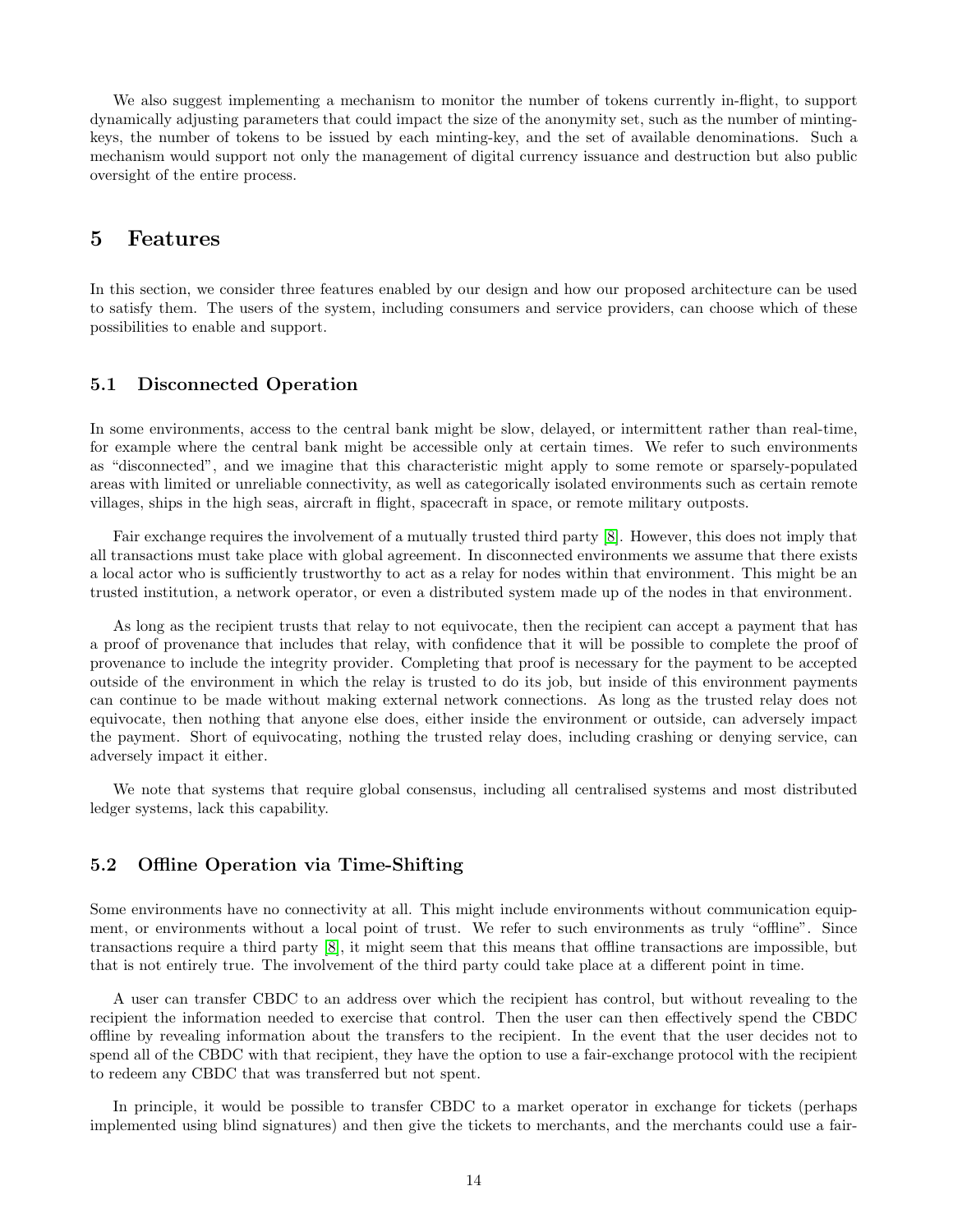exchange protocol to redeem value from the market operator. However, this assumes that the merchants are connected to the market operator in real-time so they can verify that such tickets are still available to claim. Similarly, it might be possible to transfer CBDC to an issuer of cash-like, counterfeit-resistant physical tickets that can be used in a local context to make offline purchases to arbitrary recipients without the need for a real-time network connection.

## <span id="page-14-0"></span>5.3 Chained Transactions with Embedded Provenance

There are several reasons why a recipient of CBDC might want to move it onward without depositing the CBDC directly into a bank account. We refer to such transactions as *chained transactions*. In such cases the provenance information about successive holders of an asset can be maintained within the CBDC tokens, and chained transactions can carry their own proofs of compliance with the rules of the system. Appropriate use cases might include the following:

- Perhaps a CBDC holder has no access to a bank or access to a bank is difficult as a result of network connectivity or geographic location. Being able to make a series of transactions under such circumstances may provide an important safety net.
- Perhaps a CBDC holder is acting on behalf of a business that seeks to maintain provable records of its internal or external transfers, perhaps to streamline compliance operations, to satisfy auditing requirements, or to move assets without depositing them into a bank account and incurring a delay associated with settlement. For example, a multinational corporation might want to preserve an audit trail of internal transactions, for example to demonstrate compliance with tax regulations concerning the applicable jurisdiction for revenue, in addition to economic efficiency for such internal moves.

# 6 Analysis

In this section, we compare our architecture to alternative architectures for exchanging value. We begin with a set of mechanical design choices and argue for the choices inherent to the argument that we have proposed. Then, we compare our architecture to other systems for exchanging value in terms of the asset-level requirements and system-level requirements defined in Sections [2.1](#page-1-2) and [2.2.](#page-2-2)

## 6.1 Design Features

Some of the design features of our proposal distinguish it from alternative proposals available in the current literature on digital currency. We list several of the most important such features here:

- Regulatory control applies to transactions, not asset ownership. Our proposed architecture allows regulatory compliance to be automatically enforced by regulated financial institutions that receive CBDC on behalf of their account-holders. This allows comprehensive regulation without introducing a requirement to track the ownership of every token.
- Non-custodial wallets. People want custodial accounts because they want strong regulatory controls. Having strong regulatory control at the transaction level allows non-custodial wallets to operate within the regulatory regime, providing efficiencies that make more use cases available to the users of CBDC. This approach allows CBDC to realise the benefit of a token-based approach, while interoperating with traditional custodial accounts as desired, as cash does.
- Open architecture. Our approach does not rely upon trusted computing, including trusted software, trusted hardware, or secure elements of any kind. Device manufacturers are third parties, just as other authorities are, and requiring any trusted authority to be part of every transaction compromises the integrity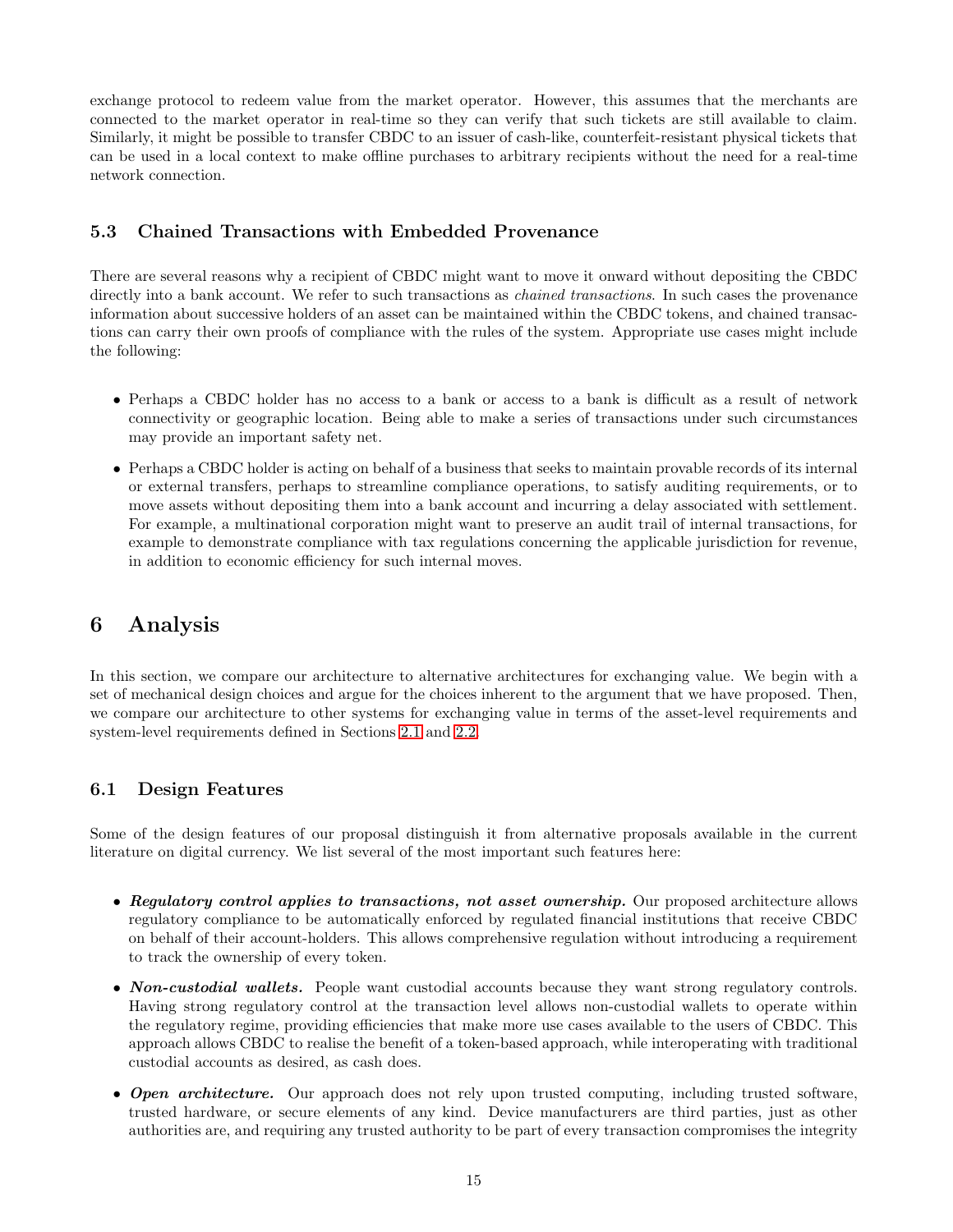of the system. This is important because we do not wish to require the establishment of a set of trusted hardware vendors, or the assumption that counterparties to a transaction must trust each other's devices. If counterparties do have mutual trust in a third-party, such as an institution, they can use this mutual trust to improve the efficiency of a transaction, as described in Section [4.4.](#page-10-0)

- Time-shifted transactions. Because fair exchange always requires a third party to every transaction  $[8]$ , we observe that there is no way for two counterparties to transact directly without access to a mutuallytrusted third party or system. In cases where a mutually trusted system is inaccessible, our architecture allows a time-shifted trust in the form of prepayments, as described in Section [5.2.](#page-13-0)
- Decentralised transactions. By allowing transactions to be processed in a decentralised manner, our approach avoids the costs and risks of requiring a ledger or other system component to be under the control of a single actor, who might change the rules without public oversight, discriminate against certain users, equivocate about the history of transactions, or otherwise exercise arbitrary authority.
- Energy efficiency. By allowing transactions to be processed locally, our approach avoids the costs and risks of requiring a heavyweight, ledger-based system (distributed or not) to be in the middle of every transaction, allowing the use of the CBDC to be highly energy efficient.
- No central user database. Our system avoids introducing centralised identity requirements, leveraging the existing decentralised procedures for identification and compliance that are already widespread among financial market participants. This avoids establishing new mechanisms to track users and aligns with global agreements about compliance requirements.

|                                    | Cash | Custodial accounts | Traceable digital currency | Unlinked digital currency | Traceable USO digital currency | currency<br>Unlinked USO digital |
|------------------------------------|------|--------------------|----------------------------|---------------------------|--------------------------------|----------------------------------|
| <b>Integrity Considerations</b>    |      |                    |                            |                           |                                |                                  |
| Durability                         |      |                    |                            |                           |                                |                                  |
| Self-contained assets              |      | ∩                  | €                          | ∩                         |                                |                                  |
| <b>Control Considerations</b>      |      |                    |                            |                           |                                |                                  |
| Mechanical control                 |      |                    |                            |                           |                                |                                  |
| Delegation                         | ∩    | ∩                  | ∩                          |                           |                                |                                  |
| <b>Possession Considerations</b>   |      |                    |                            |                           |                                |                                  |
| Choice of custodian                |      |                    |                            |                           |                                |                                  |
| Choice to have no custodian        |      |                    |                            |                           |                                |                                  |
| <b>Independence Considerations</b> |      |                    |                            |                           |                                |                                  |
| Fungibility                        |      |                    |                            |                           |                                |                                  |
| Efficient lifecycle                |      |                    |                            |                           |                                |                                  |

# 6.2 A Comparison of Payment System Architectures

<span id="page-15-0"></span>Table 1: A comparison of payment system architectures by asset-level considerations.

Tables [1](#page-15-0) and [2](#page-16-0) summarise the characteristics of a selection of different payment system architectures, including our proposed architecture. The descriptions of the payment mechanisms are as follows: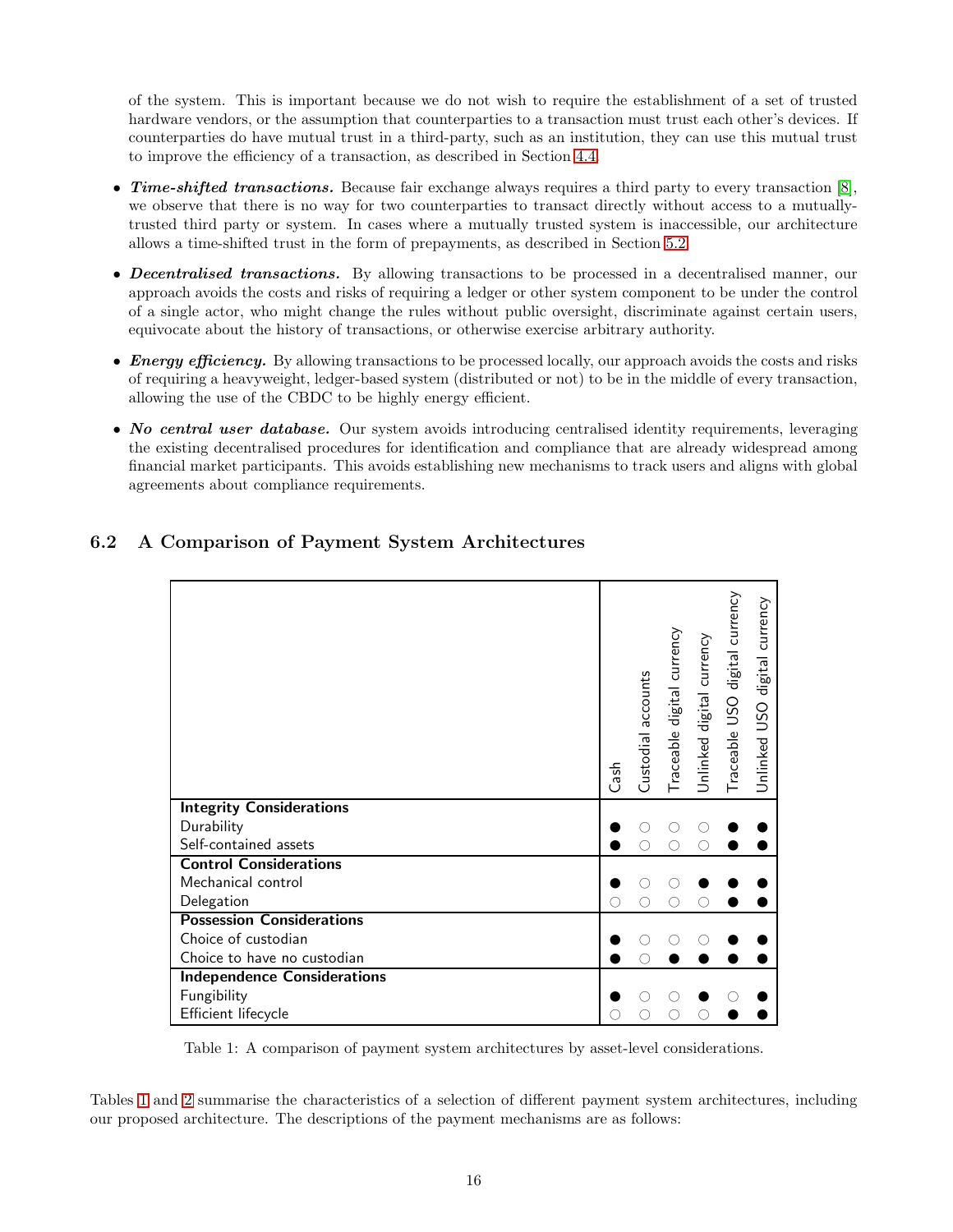|                                     | Cash | Custodial accounts | Traceable digital currency | Unlinked digital currency | digital currency<br>Traceable USO | currency<br>digital<br>Unlinked USO |
|-------------------------------------|------|--------------------|----------------------------|---------------------------|-----------------------------------|-------------------------------------|
| <b>Autonomy Considerations</b>      |      |                    |                            |                           |                                   |                                     |
| Privacy by design                   |      |                    |                            |                           |                                   |                                     |
| Self-determination for asset owners |      |                    |                            |                           |                                   |                                     |
| <b>Utility Considerations</b>       |      |                    |                            |                           |                                   |                                     |
| Local transactions                  |      |                    |                            |                           |                                   |                                     |
| Time-shifted offline transactions   |      |                    |                            |                           |                                   |                                     |
| Accessibility                       |      |                    |                            |                           |                                   |                                     |
| <b>Policy Considerations</b>        |      |                    |                            |                           |                                   |                                     |
| Monetary sovereignty                |      |                    |                            |                           |                                   |                                     |
| Regulatory compliance               |      |                    |                            |                           |                                   |                                     |

<span id="page-16-0"></span>Table 2: A comparison of payment system architectures by system-level considerations.

- Cash. A central bank produces physical bank notes and coins. Retail users circulate them freely, without involving of financial intermediaries. Cash is part of the monetary base of an economy; commercial banks can exchange cash for deposits with the central bank. Although bank notes have serial numbers, cash remains fungible because it can be freely exchanged among bearers and because retail users of cash generally do not maintain records that identify individual units of cash.
- Custodial accounts. These are retail payments that take the form of transfers between financial institutions. This category covers both the case of private-sector banks offering accounts to retail consumers as well as the case of central banks offering accounts to retail consumers. Such payments might include bank wires, ACH, cheques, direct debit, and third-party transfers via payment networks including but not limited to card payment systems.
- Traceable digital currency. Retail consumers hold tokens that are obligations of the central bank. The tokens are bearer instruments and are not held in custodial accounts, although individual tokens can be linked to the identities of their owners. Thus, the consumers are not anonymous and are therefore subject to profiling and discrimination on the basis of their transactions. The issuer must maintain a record of tokens that were spent to prevent double-spending. The record of tokens can be maintained by the issuer directly or by a distributed ledger using a decentralised consensus system.
- Unlinked digital currency. This approach is similar to traceable digital currency, except that the central bank signs blinded tokens using a blind signature scheme of the sort elaborated by David Chaum [\[4\]](#page-18-3). When a user wants to spend a token, the user unblinds the token and returns it to the issuer along with the address of the recipient. Recipients could be anonymous, or not anonymous, depending upon the specifics of the architecture. Chaum's proposal for digital currency implicitly assumes that the sender is anonymous, but the recipient is not anonymous in the usual case [\[4\]](#page-18-3).
- Traceable USO digital currency. This approach to digital currency uses baseline USO assets. The tokens are not blinded, and although tokens can be directly transferred between possessors without the involvement of the issuer, the chain of custody of an asset is transparent and completely traceable to its possessors.
- Unlinked USO digital currency. This approach to digital currency is a fusion of USO assets and the Chaumian system. A user approaches an issuer with a request for a blinded token, which the issuer furnishes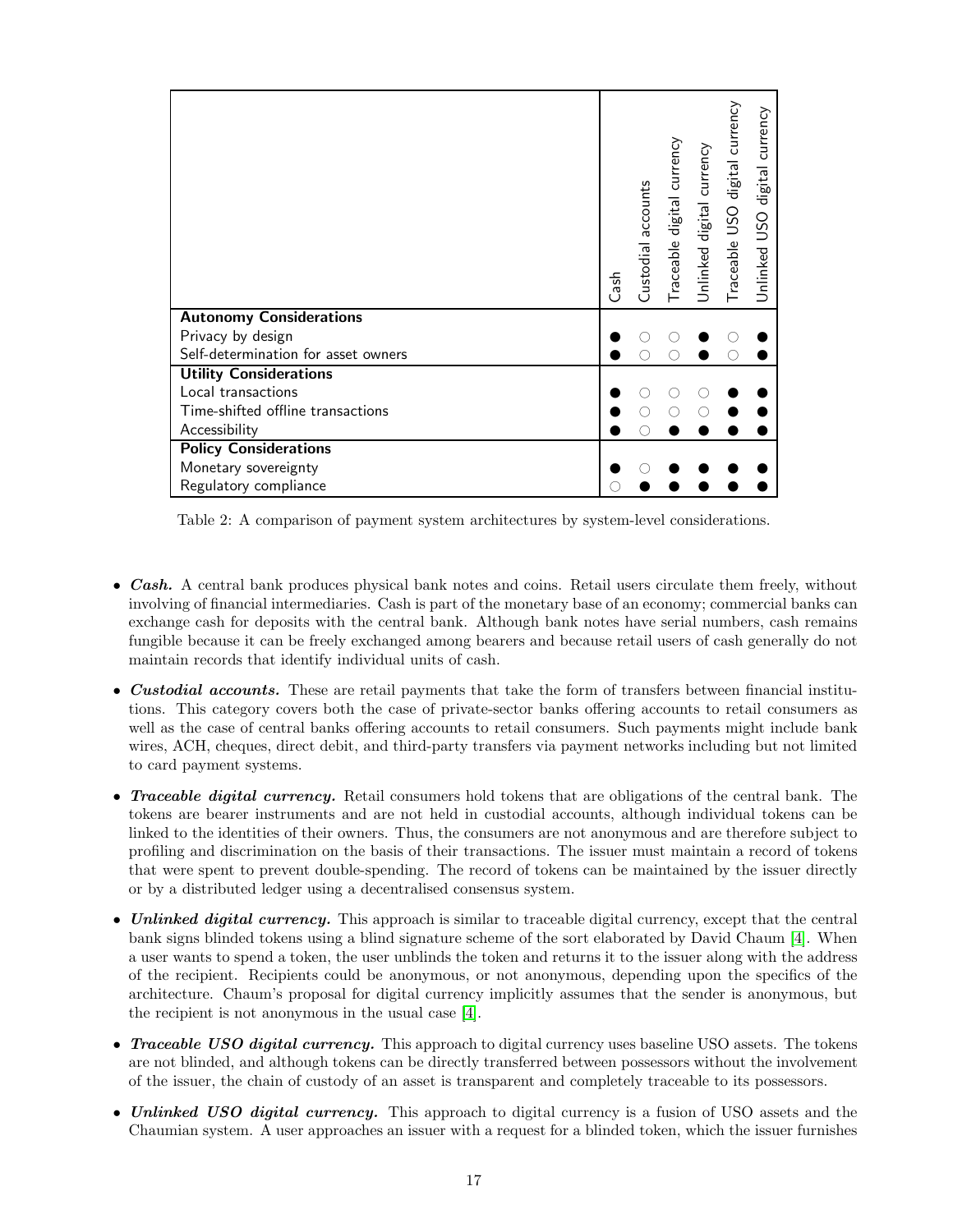to the user. When the user wants to spend a token, the user unblinds the token, incorporates it into a specific previously created asset, and transfers the asset to the recipient. It is now up to the recipient to redeem the token with the issuer, or to pass it to another recipient without the benefit of anonymity.

# 7 Conclusion

In this article, we have presented an unlinked version of an architecture for a payment system based on proofs of provenance. Our architecture combines two previous lines of work to provide a solution that efficiently provides both consumer protections and regulatory compliance. Doing this allows the resulting CBDC to be used across a wide variety of use cases, including many of those currently addressed by cash.

Our proposal directly addresses the dilemma of maintaining regulatory compliance while preventing abusive profiling that harms consumers. Abuses of profiling are endemic to modern payment systems, wherein not only governments but also consumer-facing businesses, service providers, and platform operators actively analyse consumer behaviour and can exploit personal information for profit or control. Ordinary consumers are forced to trust not only the practices and motives of such actors but also their security. The costs and risks of security breaches are generally borne by the consumer, and can be quite severe: in the US alone they are estimated to amount to US\$228B in the last year [\[15\]](#page-18-11). Central banks have an opportunity to repair trust between citizens and the state by sponsoring an architecture that does not force users to trust some third party with data protection, but instead allows users to verify for themselves that their privacy is protected.

Solutions that promise to end profiling generally do so either by allowing anonymous accounts or by facilitating the consummation of transactions outside of an environment wherein regulators can operate and effectively supervise activity. In contrast to such approaches, our proposal allows effective regulatory supervision while unlinking users' banking relationships from their spending habits, thus enabling consumers to enjoy fully regulated custodial accounts while avoiding the costs and risks of abusive profiling.

Furthermore, this architecture addresses concerns about the transactional efficacy of other unlinked architectures by allowing the recipient to accept payment without involving the issuing bank or the sender's financial institution. It also provides a framework for strong assurance of provenance and auditability, allowing follow-on transactions to occur prior to involving the recipient's financial institution.

Our proposal addresses the operational and infrastructural overhead that a central bank must incur to manage a payment system through a domestic retail digital currency. It provides an efficient path to the issuance and distribution of a currency as well as the maintenance of its integrity. The distribution and management following issuance can be mediated by existing robust payment channels, including clearinghouses, commercial banks, and payment services businesses, using existing payment mechanisms and avoiding the costs and risks associated with deploying new infrastructure for that purpose.

This architecture also addresses the governance and risk mitigation concerns of issuing a domestic retail digital currency and managing a payment system by isolating the components of the system so that each can be treated independently, including the desired properties related to integrity, possession, control, and autonomy as well as the operations of issuance, distribution, and transaction management. Our proposal thus encourages working within the current banking system, including commercial banks and payment institutions, rather than undermining them, and provides the capacity to build a deep and resilient governance approach without compromising the efficiency and privacy of individual transactions.

Cash is used in many different situations, as are other payment service solutions. We describe the properties a CBDC must have in order to be efficiently used in those situations, and we show that the technical requirements of our architecture are necessary to deliver a solution with those properties. This allows the CBDC created using our architecture to broadly meet the demands of cash as well as those of electronic payment services, and highlights exactly where other proposals fall short. It is not necessary to make unacceptable compromises between consumer protections and regulatory compliance, and it is not necessary to sacrifice operational efficiency to maintain asset integrity. Indeed, for a currency to be used like cash it must excel in all three of those aspects. Ours does.